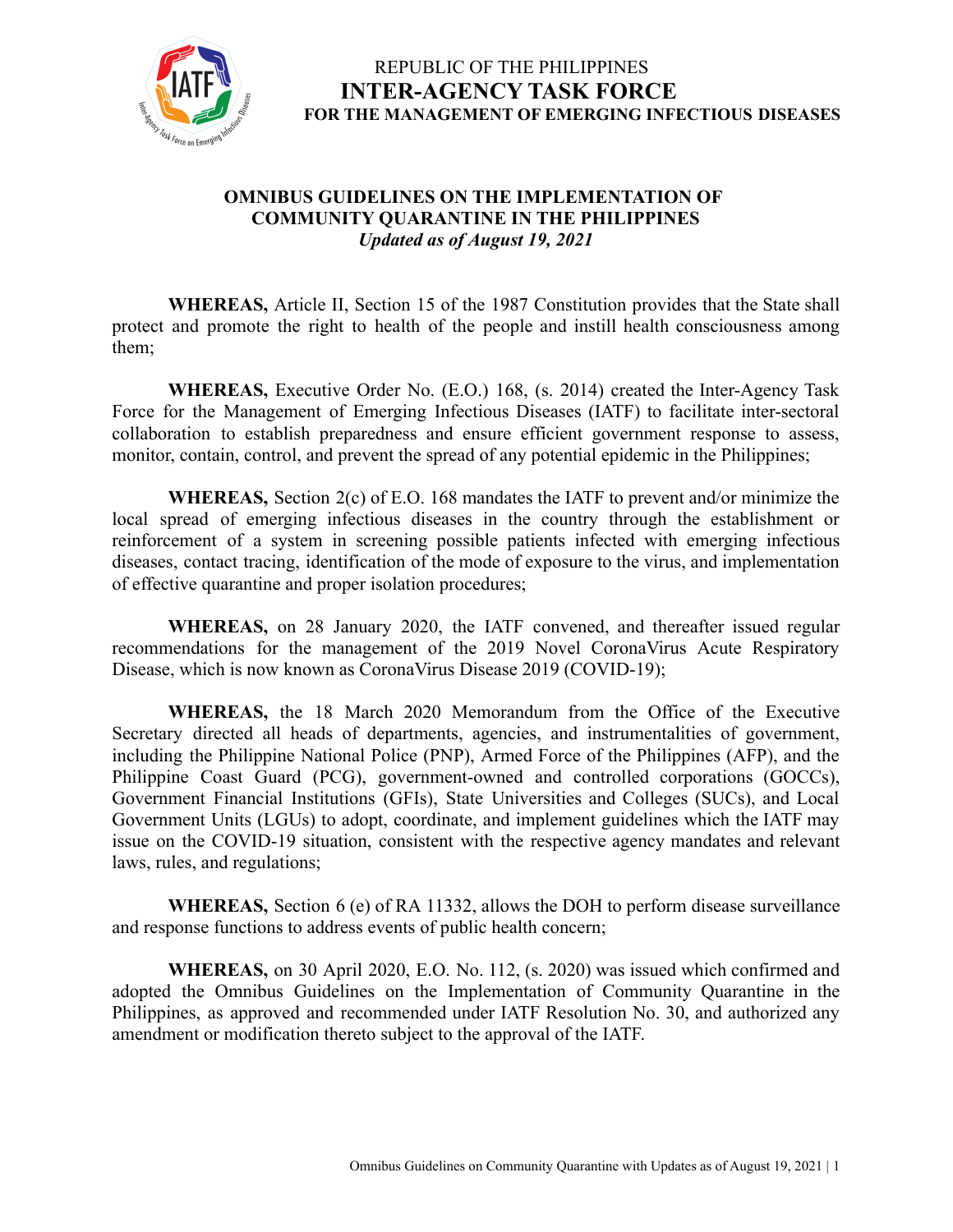

**NOW, THEREFORE,** in consideration of the premises set forth herein, the IATF issues these amended Omnibus Guidelines to harmonize and codify existing guidelines of the IATF and member-agencies pertaining to community quarantine, which shall be applied to all regions, provinces, cities, municipalities and barangays placed under community quarantine.

**SECTION [1] DEFINITION OF TERMS.** For purposes of these Guidelines, the following shall be defined as follows:

- 1. **Accommodation Establishments** refers to establishments operating primarily for accommodation purposes including, but not limited to, hotels, resorts, apartment hotels, tourist inns, motels, pension houses, private homes used for homestay, ecolodges, serviced apartments, condotels, and bed and breakfast facilities. *(As amended by Paragraph A(1) of IATF Resolution No. 43, June 03, 2020)*
- 2. **Comorbidity -** refers to the presence of a pre-existing chronic disease condition.
- 3. **Community Quarantine -** refers to the restriction of movement within, into, or out of the area of quarantine of individuals, large groups of people, or communities, designed to reduce the likelihood of transmission of an infectious disease among persons in and to persons outside the affected area.
- 4. **COVID-19** refers to the Coronavirus Disease 2019 which is caused by the virus known as the severe acute respiratory syndrome coronavirus 2 (SARS-CoV-2).
- 5. **Enhanced Community Quarantine** refers to the implementation of temporary measures imposing stringent limitations on movement and transportation of people, strict regulation of operating industries, provision of food and essential services, and heightened presence of uniformed personnel to enforce community quarantine protocols.
- 6. **Essential goods and services -** covers health and social services to secure the safety and well-being of persons, such as but not limited to, food, water, medicine, medical devices, public utilities, energy, and others as may be determined by the IATF.
- 7. **General Community Quarantine** refers to the implementation of temporary measures limiting movement and transportation, regulation of operating industries, and presence of uniformed personnel to enforce community quarantine protocols.
- 8. **Health and emergency frontline services -** refers to services provided by public health workers [all employees of the DOH, DOH Hospitals, Hospitals of LGUs, and Provincial, City, and Rural Health Units, and Drug Abuse Treatment and Rehabilitation Centers including those managed by other government agencies (*e.g.* police and military hospitals/clinics, university medical facilities), uniformed medical personnel], private health workers, such as but not limited to medical professionals, hospital and health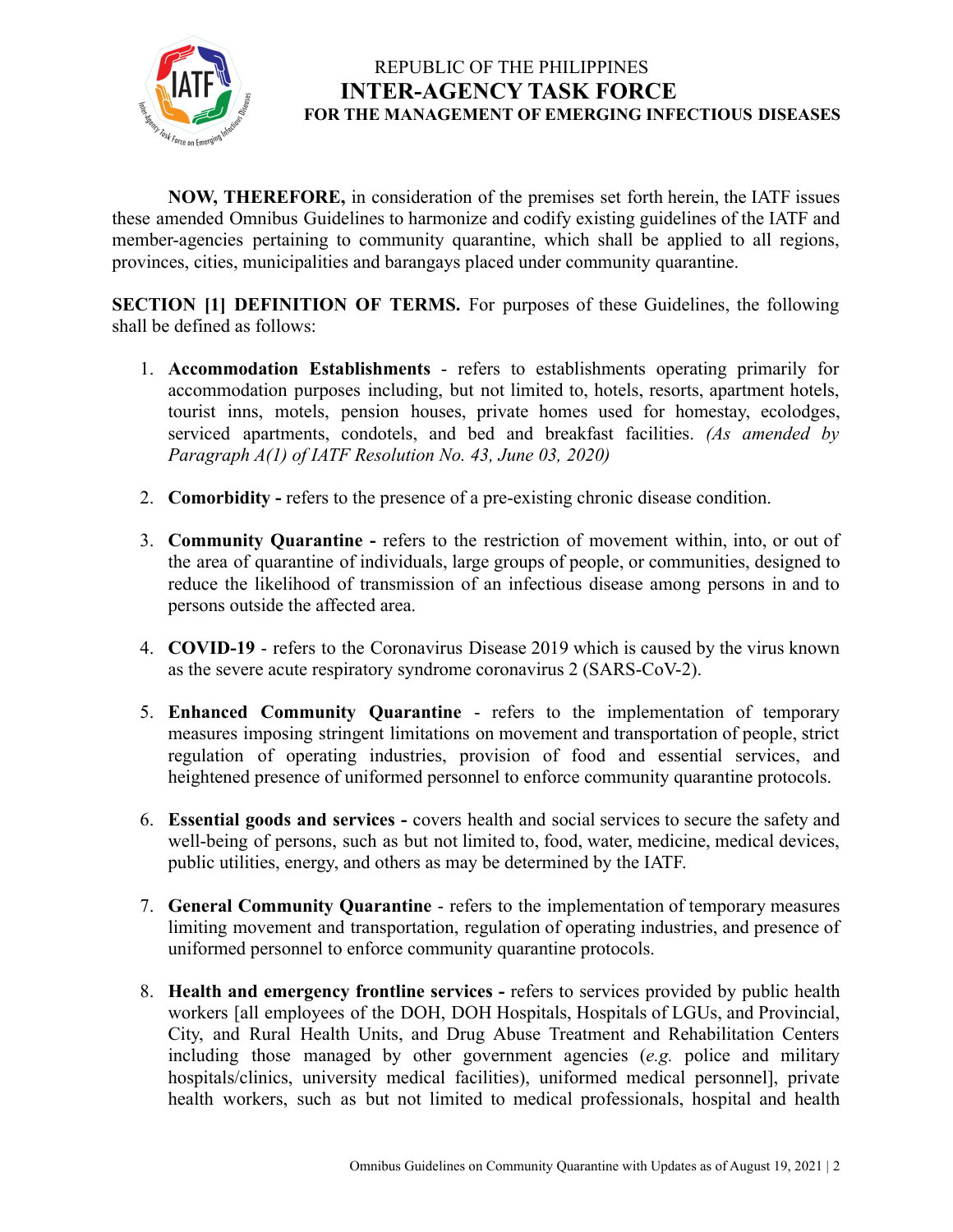

facility administrative and maintenance staff, and aides from private health facilities, as well as their service providers, health workers and volunteers of the Philippine Red Cross and the World Health Organization, and employees of Health Maintenance Organizations (HMOs), the Philippine Health Insurance Corporation (PHIC), health insurance providers, disaster risk reduction management officers, and public safety officers.

- 9. **Interzonal movement -** the movement of people, goods and services between provinces, highly urbanized cities, and independent component cities under different community quarantine classification. For this purpose, the National Capital Region shall be considered as one area. Provided that movements to and from areas under granular lockdowns shall be considered as interzonal movement even if within the same province or highly urbanized city. *(As amended by Paragraph A of IATF Resolution No. 79, October 15, 2020)*
- 10. **Intrazonal movement -** the movement of people, goods and services between provinces, highly urbanized cities, and independent component cities under the same community quarantine classification, without transiting through an area under a different classification. For this purpose, the National Capital Region shall be considered as one area. *(As amended by Paragraph A of IATF Resolution No. 79, October 15, 2020)*
- 11. **Minimum public health standards** refers to guidelines set by the DOH under Administrative Order No. 2020-0015 and such other issuances subsequent thereto, as well as sector-relevant guidelines issued by national government agencies as authorized by the IATF, to aid all sectors in all settings to implement non-pharmaceutical interventions (NPI), or public health measures that do not involve vaccines, medications or other pharmaceutical interventions, which individuals and communities must carry out in order to reduce transmission rates, contact rates, and the duration of infectiousness of individuals in the population.
- 12. **Modified Enhanced Community Quarantine -** refers to the transition phase between ECQ and GCQ, when the following temporary measures are relaxed and become less necessary: stringent limits on movement and transportation of people, strict regulation of operating industries, provision of food and essential services, and heightened presence of uniformed personnel to enforce community quarantine protocols.
- 13. **Modified General Community Quarantine** refers to the transition phase between GCQ and the New Normal, when the following temporary measures are relaxed and become less necessary: limiting movement and transportation, the regulation of operating industries, and the presence of uniformed personnel to enforce community quarantine protocols.
- 14. **New Normal** refers to the emerging behaviors, situations, and minimum public health standards that will be institutionalized in common or routine practices and remain even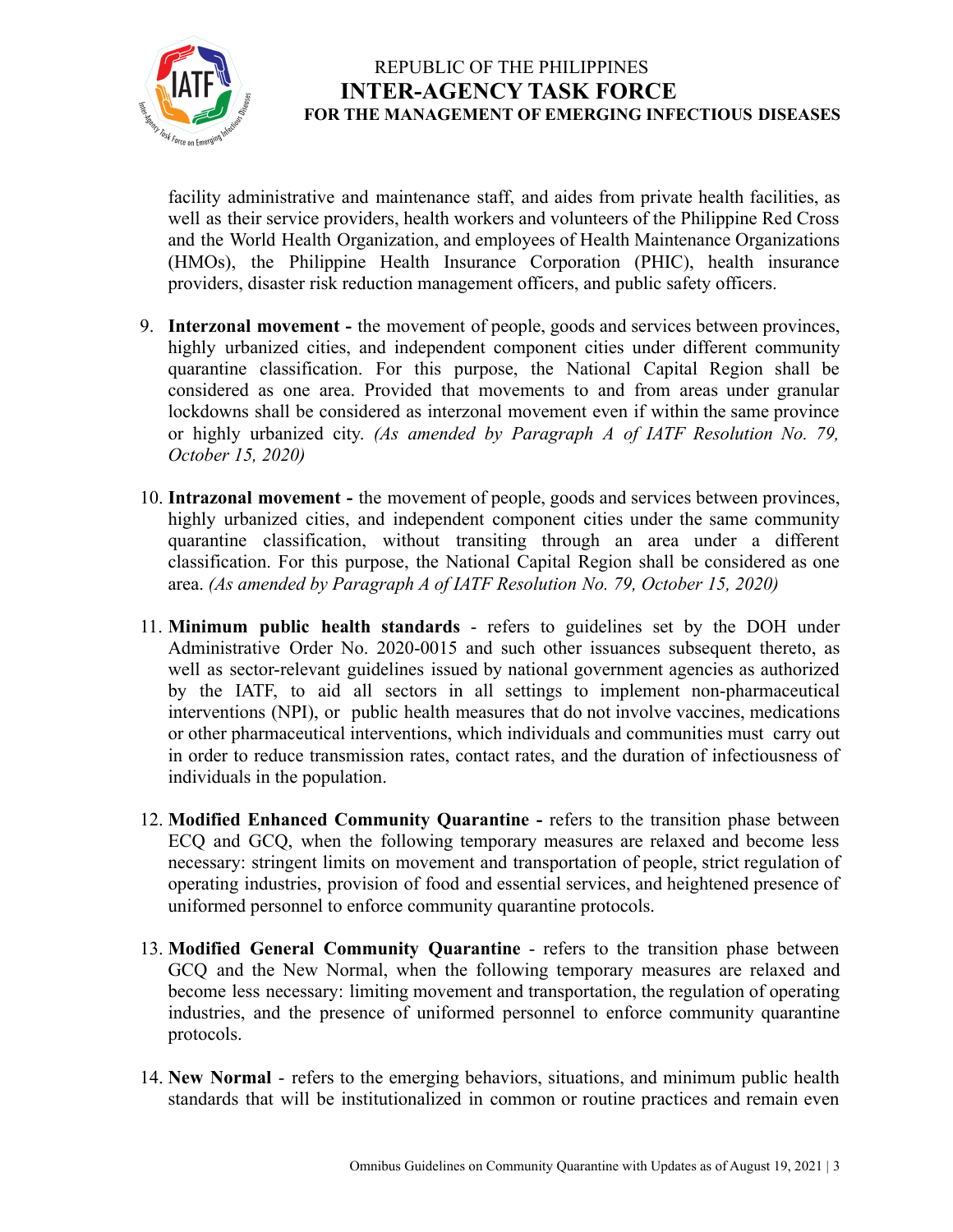

after the pandemic while the disease is not totally eradicated through means such as widespread immunization. These include actions that will become second nature to the general public as well as policies such as bans on large gatherings that will continue to remain in force.

- 15. **On-site capacity -** refers to the number of employees or workers who can be permitted or required to be physically present at their designated workplace outside of their residences. *(As amended by Paragraph B of IATF Resolution no. 106-B, March 28, 2021)*
- 16. **Skeleton workforce** refers to the on-site capacity which utilizes the [smallest](https://dictionary.cambridge.org/us/dictionary/english/small) [number](https://dictionary.cambridge.org/us/dictionary/english/number) of [people](https://dictionary.cambridge.org/us/dictionary/english/people) [needed](https://dictionary.cambridge.org/us/dictionary/english/needed) for a [business](https://dictionary.cambridge.org/us/dictionary/english/business) or [organization](https://dictionary.cambridge.org/us/dictionary/english/organization) to maintain its basic functions. *(As amended by Paragraph B of IATF Resolution no. 106-B, March 28, 2021)*

**SECTION [2] GUIDELINES FOR AREAS PLACED UNDER ENHANCED COMMUNITY QUARANTINE.** Areas placed under ECQ shall observe the following protocols:

- 1. Minimum public health standards shall be complied with at all times for the duration of the ECQ.
- 2. The movement of all persons shall be limited to accessing goods and services from permitted establishments, for work in such establishments, or for such other activities allowed in this section. *(As amended by Paragraph C of IATF Resolution No. 110, April 15, 2021)*
- 3. Any person below eighteen (18) years old, those who are over sixty-five (65) years of age, those with immunodeficiency, comorbidity, or other health risks, and pregnant women shall be required to remain in their residences at all times, except for obtaining essential goods and services, or for work in industries and offices or such other activities permitted in this Section. *(As amended by Paragraph A of IATF Resolution No. 79, October 15, 2020, and Paragraph B of IATF Resolution no. 106-B, March 28, 2021)*
- 4. Only the following establishments, persons, or activities are allowed to operate, work, or be undertaken for the duration of the ECQ:
	- a. With full on-site capacity:
		- i. Public and private hospitals;
		- ii. Health, emergency, and frontline services, including those provided by dialysis centers, chemotherapy centers, HMOs, health insurance providers, disaster risk reduction management officers, and public safety officers, and the like;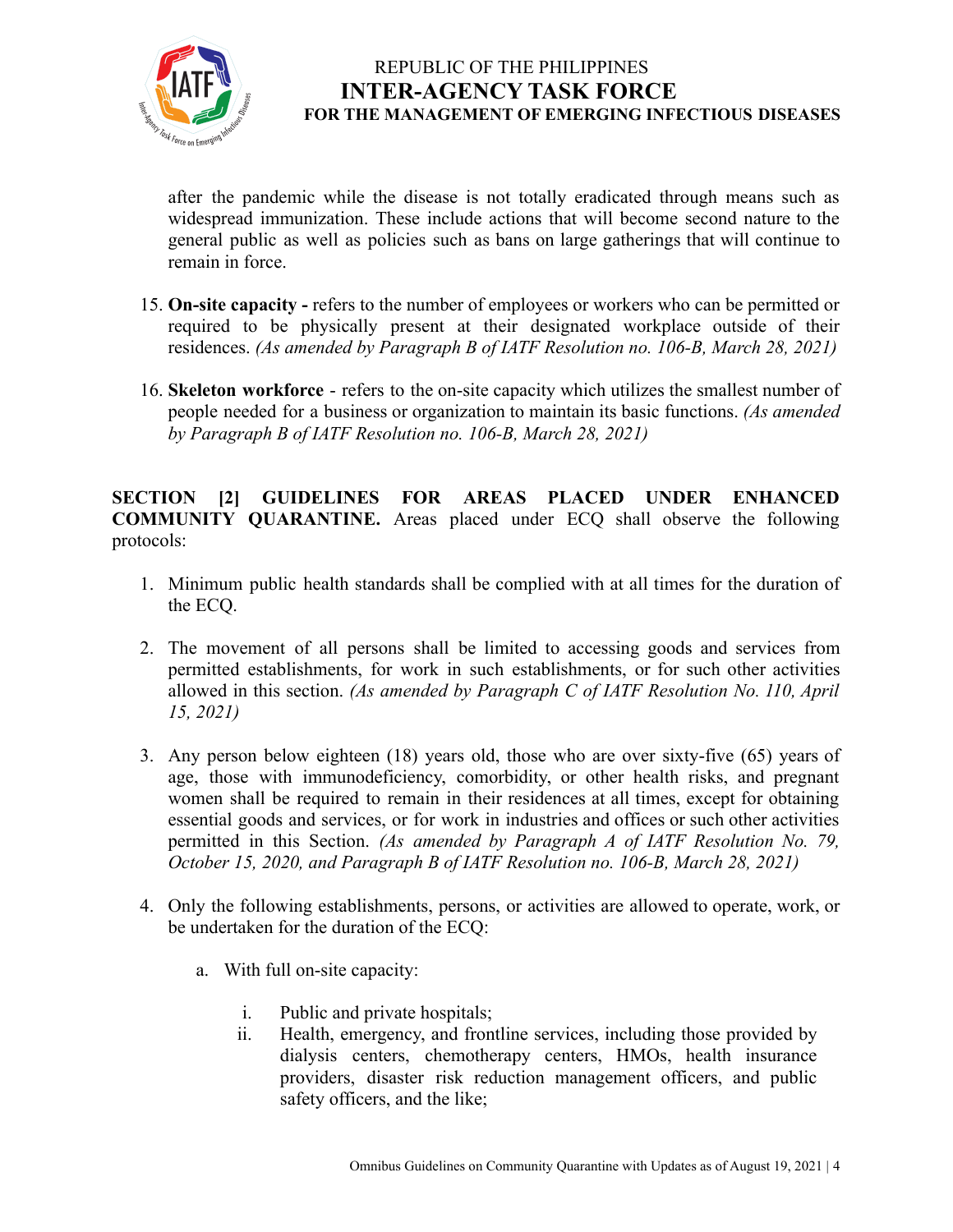

- iii. Manufacturers of medicines and vitamins, medical supplies, devices, and equipment, including suppliers of input, packaging, and distribution;
- iv. Industries involved in agriculture (crops, fruits, vegetables, livestock, and poultry), forestry, fishery, and such other components of the food value chain and their workers, including farmers and fisherfolks;
- v. Logistics service providers (delivery and courier services; cargo handling; warehousing; trucking; freight forwarding; shipping, port and terminal operators and contractors and ancillary services (i.e. drivers, conductors, terminal workers);
- vi. Essential and priority construction projects, whether public or private, in accordance with the guidelines issued by the Department of Public Works and Highways (DPWH) including contractors, subcontractors, and consultants of the Department of Transportation for the construction of Build Build Build flagship infrastructure projects;
- vii. Manufacturing related to food and other essential goods such as but not limited to soap and detergents, diapers, personal hygiene products, toilet paper, and wet wipes, and disinfectants;
- viii. Companies that manufacture, distribute, and/or supply equipment or products necessary to perform construction or maintenance works, such as cement and steel, or spare parts;
- ix. Essential retail trade and service establishments such as public markets, supermarkets, grocery stores, convenience stores, pharmacies or drug stores, hardware, office supplies, bicycle shops, laundry shops, and water-refilling stations;
- x. Food preparation establishments such as kiosks, commissaries, restaurants, and eateries, but limited to take-out and delivery;
- xi. Public and private financial service providers involved in the distribution of government grants and amelioration subsidies;
- xii. Business process outsourcing establishments (BPOs), and export-oriented businesses, including mining and quarrying activities; and
- xiii. Public transport providers and operators;
- b. At a maximum of fifty percent (50%) on-site capacity:
	- i. Media establishments and their total permanent staff complement, inclusive of reporters and other field employees.
- c. With an on-site skeleton workforce:
	- i. Dental, rehabilitation, optometry, and other medical clinics for the treatment of illness or injuries. *Provided,* that there is strict observance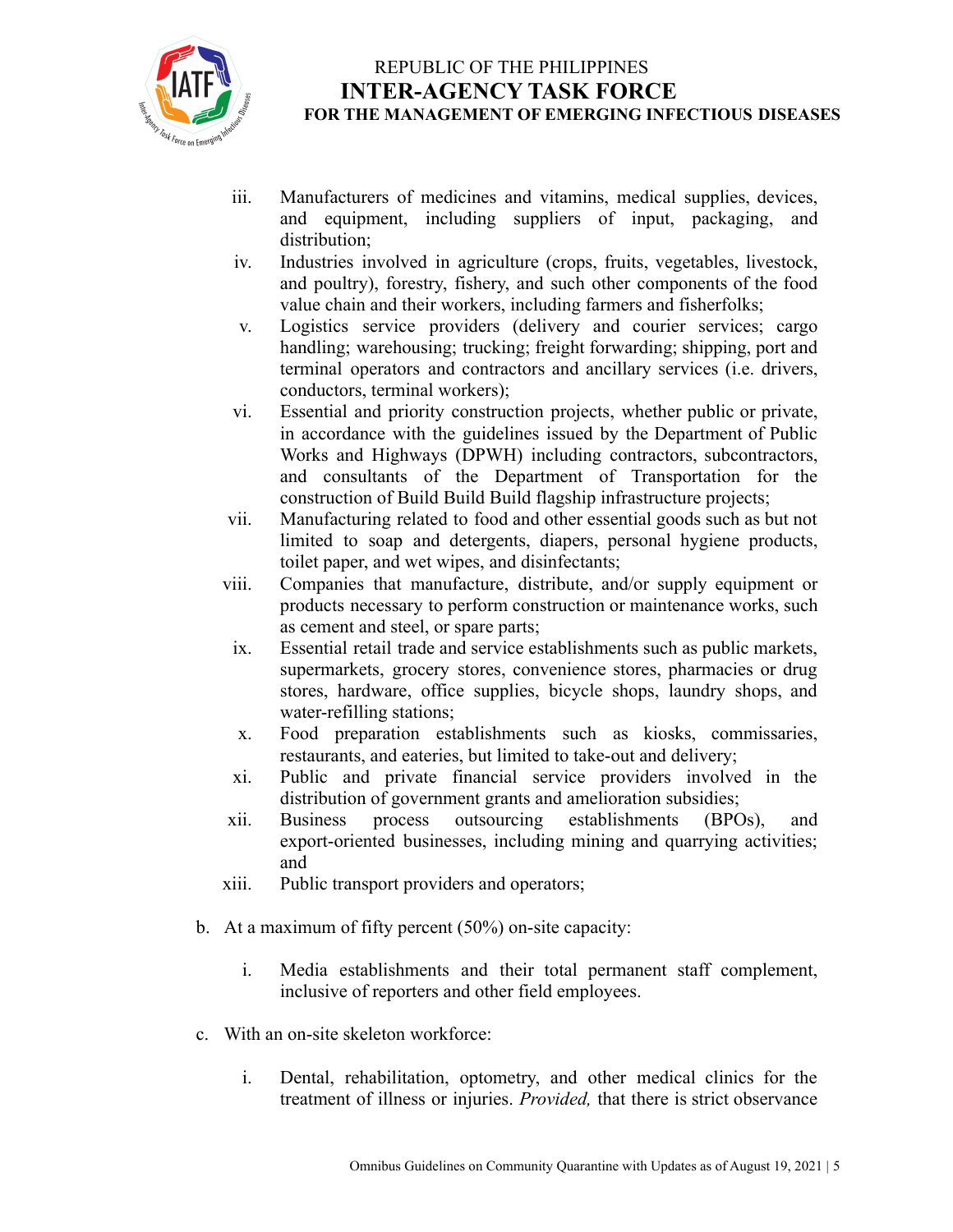

of infection prevention and control protocols. *Provided, further,* that dental procedures shall be limited to emergency cases only and that the wearing of full Personal Protective Equipment (PPEs) by dentists and attendants shall be mandatory. *Provided, finally,* that home service therapy for Persons with Disabilities (PWDs) shall be allowed;

- ii. Veterinary clinics;
- iii. Banks, money transfer services, including pawnshops only insofar as performing money transfer functions, microfinance institutions, and credit cooperatives, including their armored vehicle services, if any;
- iv. Capital markets, including but not limited to the Bangko Sentral ng Pilipinas, Securities and Exchange Commission, Philippine Stock Exchange, Philippine Dealing and Exchange Corporation, Philippine Securities Settlement Corporation, and Philippine Depository and Trust Corporation;
- v. Water supply and janitorial/sanitation services and facilities, including waste disposal services, as well as property management and building utility services;
- vi. The energy sector (oil, gas, and power companies), their third-party contractors and service providers, including employees involved in electric transmission and distribution, electric power plant and line maintenance, electricity market and retail suppliers, as well as those involved in the exploration, operations, trading and delivery of coal, oil, crude or petroleum and by-products (gasoline, diesel, liquefied petroleum gas or LPG, jet oil, kerosene, lubricants), including gasoline stations, refineries, LPG stations, and depots or any kind of fuel used to produce power;
- vii. Telecommunications companies, internet service providers, cable television providers, including those who perform indirect services such as the technical, sales, and other support personnel, as well as the employees of their third-party contractors doing sales, installation, maintenance, and repair works;
- viii. Airline and aircraft maintenance, pilots and crew, and employees of aviation schools for purposes of the pilot's recurrent training for flight proficiency and type rating using simulator facilities; and ship captains and crew, including shipyard operations and repair;
	- ix. Funeral and embalming services;
	- x. Security personnel licensed by the PNP Supervisory Office for Security and Investigation Agencies;
	- xi. Printing establishments authorized by the Bureau of Internal Revenue and those contracted by other government agencies;
- xii. Establishments engaged in repair and maintenance of machinery and equipment, for households and essential permitted establishments;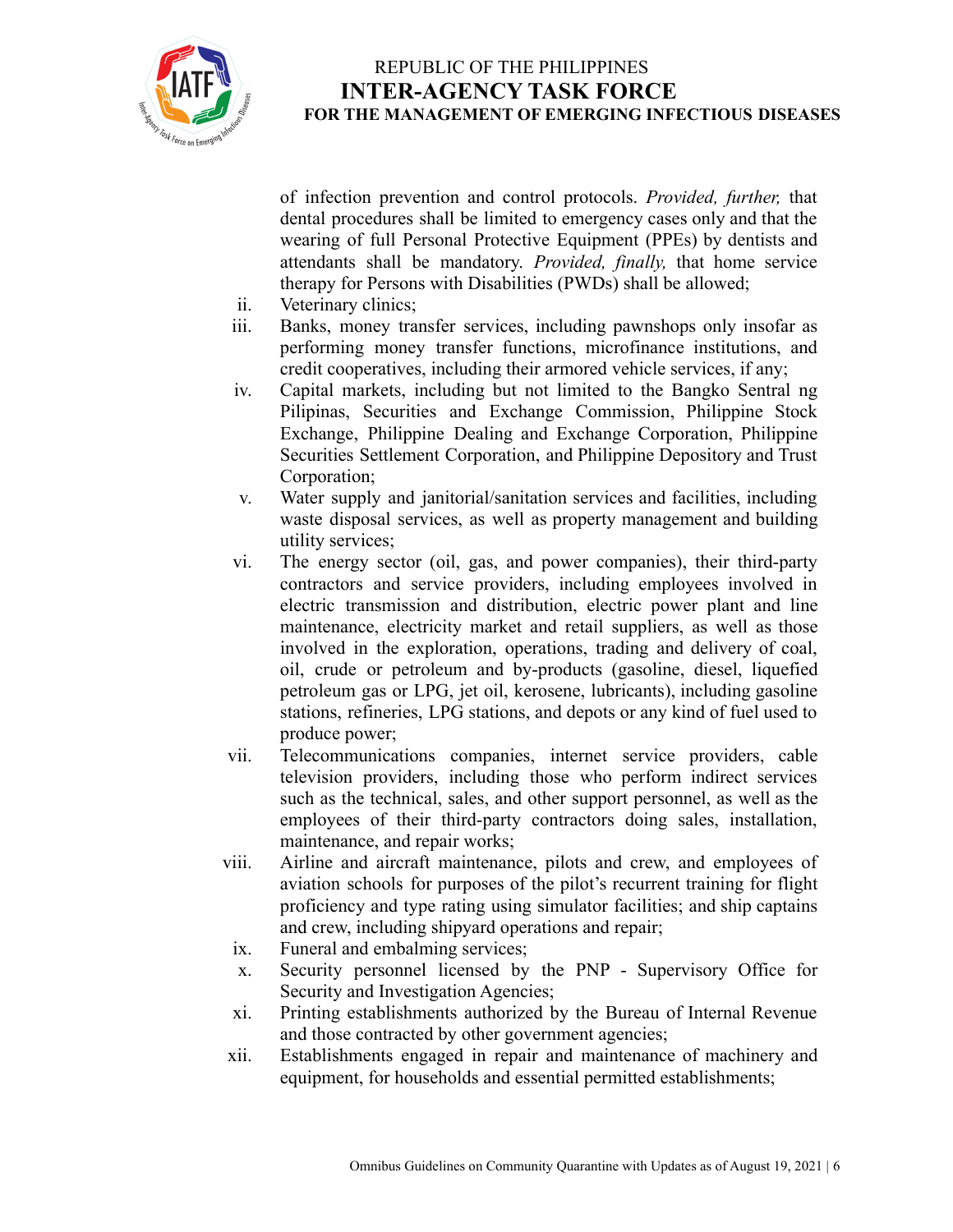

- xiii. Establishments engaged in repair and maintenance of motorized and non-motorized vehicles, including the sale of spare parts;
- xiv. Leasing of real and personal properties;
- xv. Employment activities that involve the recruitment and placement for permitted sectors;
- xvi. Teachers, professors and other staff for purposes of conducting online/offline, and flexible classes, completion of grades, and processing of student credentials, requirements and documents;
- xvii. Lawyers only when required to provide on-site legal representation necessary to protect rights of persons, whether natural or juridical; and
- xviii. All other establishments, to the extent necessary for the buying and selling of consumer goods or services via the internet.

All other businesses, persons, or activities, shall not be allowed to operate, work, or be undertaken on-site during ECQ. *(As amended by Paragraph B of IATF Resolution No. 106-B, March 28, 2021, and Par. C(2) of IATF Resolution No. 131, August 5, 2021)*

- 5. Notwithstanding the foregoing, the Department of Trade and Industry (DTI) is hereby authorized to issue a negative list of industries that shall remain prohibited in areas under ECQ.
- 6. Agencies and instrumentalities of the government shall be fully operational, with a skeleton workforce on-site and the remainder under alternative work arrangements as approved by the head of agency unless a greater on-site capacity is required in agencies providing health and emergency frontline services, laboratory and testing services, border control, or other critical services, in accordance with the relevant rules and regulations issued by the Civil Service Commission (CSC). *(As amended by Paragraph B of IATF Resolution no. 106-B, March 28, 2021)*
- 7. The co-equal or independent authority of the legislature (Senate and the House of Representatives), the judiciary (the Supreme Court, Court of Appeals, Court of Tax Appeals, Sandiganbayan, and the lower courts), the Office of the Ombudsman, and the Constitutional Commissions, to implement any alternative work arrangements, is recognized. *(As amended by Paragraph B of IATF Resolution no. 106-B, March 28, 2021)*
- 8. Officials and employees of foreign diplomatic missions and international organizations accredited by the Department of Foreign Affairs (DFA), whenever performing diplomatic functions and subject to the guidelines issued by the DFA, may operate with an on-site skeleton workforce.
- 9. Only hotels or accommodation establishments with valid Department of Tourism (DOT) Accreditation shall be allowed to accommodate guests and clients for legitimate purposes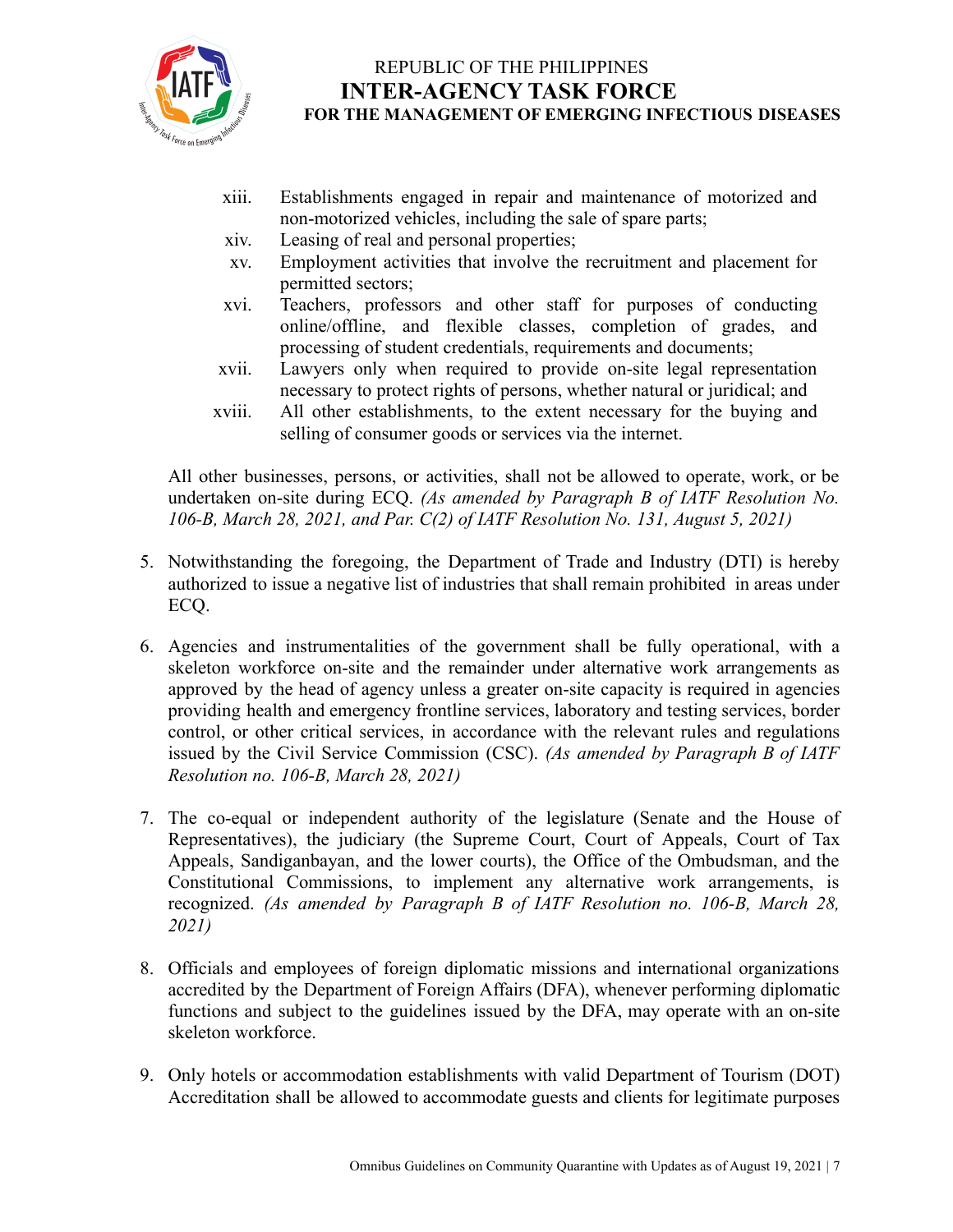

under a state of a public health emergency. The operations of such hotels and accommodation establishments, as well as ancillary establishments within their premises such as restaurants, cafés, gyms, spas, function halls, and the like, shall be subject to guidelines issued by the DOT and the IATF. *(As amended by Paragraph A(2) IATF Resolution No. 43, June 03, 2020, and Paragraph C(2)(4) of IATF Resolution No. 95, January 15, 2021)*

10. Gatherings outside of residences shall be prohibited. Gatherings at residences with any person outside of one's immediate household shall likewise be prohibited. However, gatherings that are essential for the provision of health services, government services, or humanitarian activities authorized by the appropriate government agency or instrumentality shall be allowed.

Pastors, priests, rabbis, imams, or other religious ministers and their assistants may conduct religious services performed through online video recording and transmission, necrological services, wakes, inurnment, and funerals, and they shall be allowed to move for such purposes. Corollary, immediate family members of the deceased who died of causes other than COVID-19 shall be allowed to move from their residences to attend the wake or interment of the deceased upon satisfactory proof of their relationship with the latter, fully complying with the prescribed minimum public health standards for the duration of the activity. *(As amended by Paragraph B of IATF Resolution no. 106-B, March 28, 2021)*

- 11. Face-to-face or in-person classes at all levels shall be suspended. The education sector shall operate in accordance with the guidelines of the Commission on Higher Education (CHED) for higher education, Technical Educational and Skills Development Authority (TESDA) for technical vocational education and training, and Department of Education (DepEd) for basic education. *(As amended by Paragraph B of IATF Resolution no. 106-B, March 28, 2021)*
- 12. The road, rail, maritime, and aviation sectors of public transportation shall be allowed to operate at such capacity and protocols in accordance with guidelines issued by the Department of Transportation (DOTr). *(As amended by Paragraph B(2) of IATF Resolution no. 106-A, March 27, 2021)*
- 13. Law enforcement agencies shall recognize any of the following IDs: (i) IATF IDs issued by the regulatory agencies with jurisdiction over permitted establishments or persons, (ii) valid IDs or other pertinent documentation issued by accrediting organizations or establishments allowed under ECQ, and, (iii) if required by the LGU, local IDs for availing of essential goods and services. No other IDs or passes specifically exempting persons from community quarantine shall be required of workers of permitted establishments and/or offices without prejudice to requiring the presentation of other documents establishing the nature of their work. *(As amended by Paragraph B IATF*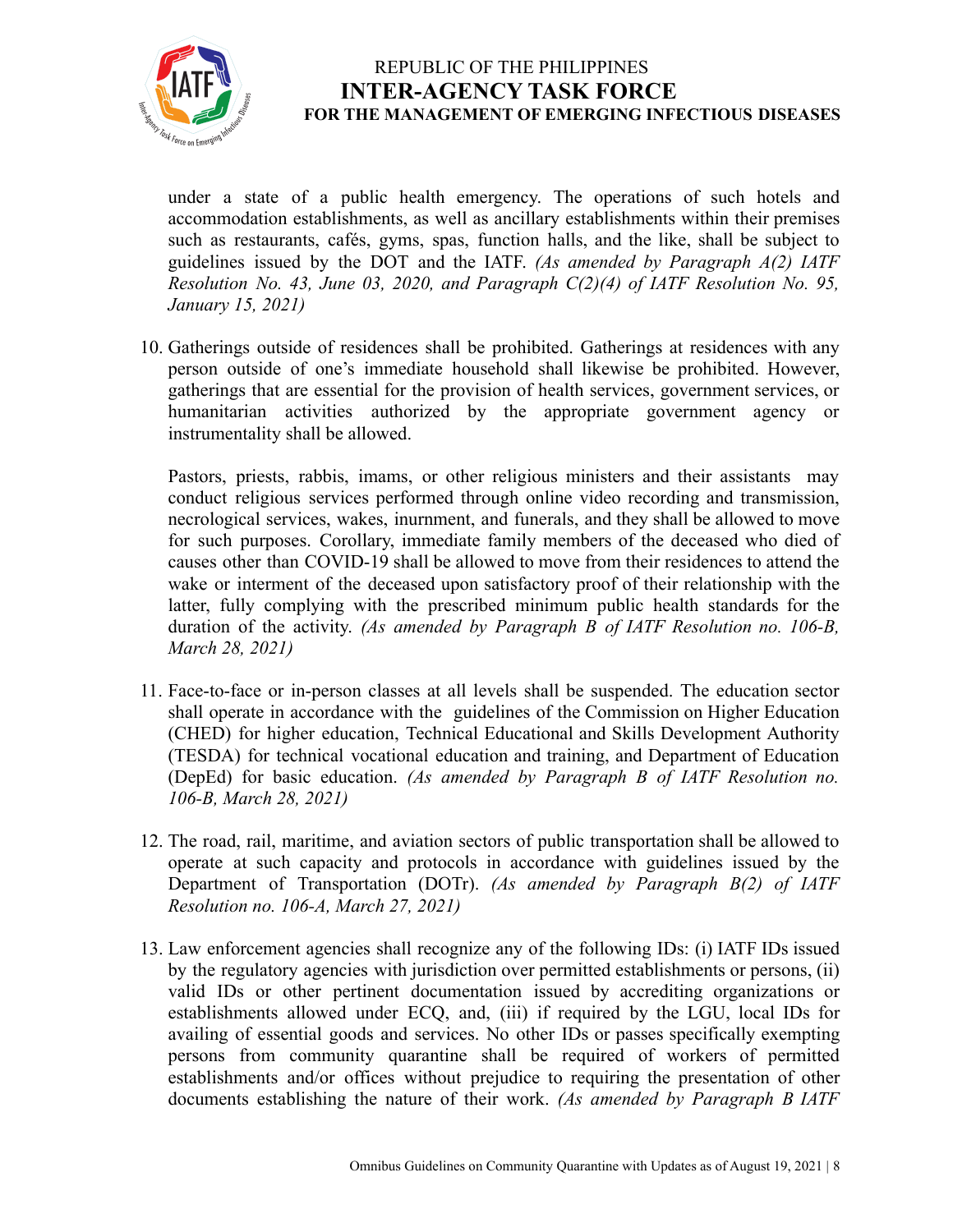

*Resolution No. 46, June 15, 2020, and Paragraph B of IATF Resolution no. 106-B, March 28, 2021)*

- 14. The movement of cargo/delivery vehicles, as well as vehicles used by public utility companies, shall be unhampered. Shuttle services of permitted establishments shall not be subject to an ID system but shall maintain compliance with minimum public health standards. *(As amended by Paragraph B of IATF Resolution no. 106-B, March 28, 2021)*
- 15. Private corporations are encouraged to process payrolls online. Payroll managers and such other employees required for the processing of payroll shall be allowed to travel to their respective offices during ECQ. *(As amended by Paragraph B of IATF Resolution no. 106-B, March 28, 2021)*
- 16. Uniform curfew hours may be imposed by LGUs, subject to the guidelines issued by the Department of the Interior and Local Government (DILG). Workers, cargo vehicles, public transportation, and operating hours of permitted establishments, however, shall not be restricted by such curfew. *(As introduced by Paragraph B of IATF Resolution no. 106-B, March 28, 2021)*
- 17. Any violation of the foregoing prohibitions shall constitute non-cooperation of the person or entities punishable under Section 9 par. (d) or (e), as the case may be, of Republic Act No. 11332, otherwise known as the Mandatory Reporting of Notifiable Diseases and Health Events of Public Health Concern Act, and its Implementing Rules and Regulations. *(As introduced by Paragraph C of IATF Resolution no. 106-B, March 28, 2021)*

**SECTION [3] GUIDELINES FOR AREAS PLACED UNDER MODIFIED ENHANCED COMMUNITY QUARANTINE.** Areas placed under MECQ shall observe the following protocols:

- 1. Minimum public health standards shall be complied with at all times for the duration of the MECQ.
- 2. The movement of all persons shall be limited to accessing goods and services from permitted establishments, for work in such establishments, or for such other activities allowed in this section. *(As amended by Paragraph C of IATF Resolution No. 110, April 15, 2021)*
- 3. Any person below eighteen (18) years old, those who are over sixty-five years (65) of age, those with immunodeficiency, comorbidity, or other health risks, and pregnant women shall be required to remain in their residences at all times, except for obtaining essential goods and services, or for work in industries and offices or such other activities permitted in this Section. Local government units may relax the minimum age range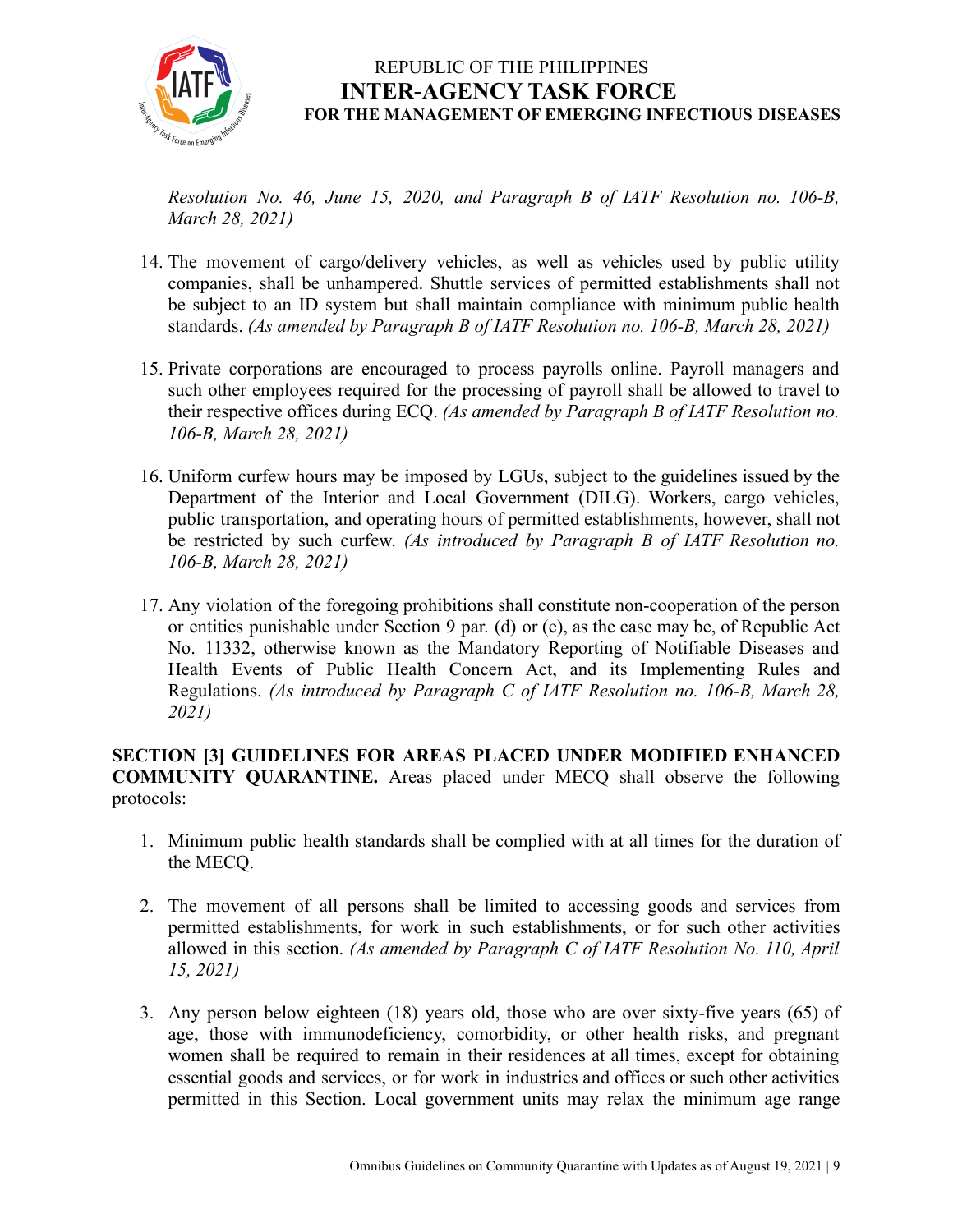

down to fifteen (15) years old, depending on the COVID-19 situation in their respective jurisdictions. *(As amended by Paragraph A of IATF Resolution No. 79, October 15, 2020)*

- 4. All establishments, persons, or activities permitted to operate, work, or be undertaken during ECQ under Section 2(4) of these Guidelines shall be allowed to operate at full on-site capacity.
- 5. All establishments, persons, or activities not permitted to operate, work, or be undertaken during ECQ shall be allowed to operate at fifty percent (50%) on-site capacity while encouraging work-from-home and other flexible work arrangements, where applicable.

Notwithstanding the foregoing, and without prejudice to the authority of DTI to issue a negative list of industries which shall remain prohibited even in areas under MECQ, the following establishments, persons, or activities shall not be permitted to operate, work, or be undertaken during MECQ:

- a. Entertainment venues with live performers such as karaoke bars, bars, clubs, concert halls, theaters, and cinemas;
- b. Recreational venues such as internet cafes, billiard halls, amusement arcades, bowling alleys, and similar venues;
- c. Amusement parks or theme parks, fairs/*peryas*, kid amusement industries such as playgrounds, playroom, and kiddie rides;
- d. Outdoor sports courts or venues for contact sports, scrimmages, games, or activities;
- e. Indoor sports courts or venues, fitness studios, gyms, spas or other indoor leisure centers or facilities, and swimming pools;
- f. Casinos, horse racing\*\*, cockfighting and operation of cockpits, lottery and betting shops\*\*\*, and other gaming establishments except for the draws conducted by the Philippine Charity Sweepstakes Office;
- g. Indoor visitor or tourist attractions, libraries, archives, museums, galleries, and cultural shows and exhibits;
- h. Outdoor tourist attractions;
- i. Venues for meetings, incentives, conferences, and exhibitions;
- j. Personal care services\* which include beauty salons, beauty parlors, medical aesthetic clinics, cosmetic or derma clinics, make-up salons, nail spas, reflexology, aesthetics, wellness, and holistic centers, and other similar establishments; acupuncture and electrocautery establishments, and massage therapy including sports therapy establishments. It also includes establishments providing tanning services, body piercings, tattooing, and similar services. Home service for these activities are likewise not permitted; and
- k. Indoor dine-in services of food preparation establishments such as commissaries, restaurants, and eateries\*.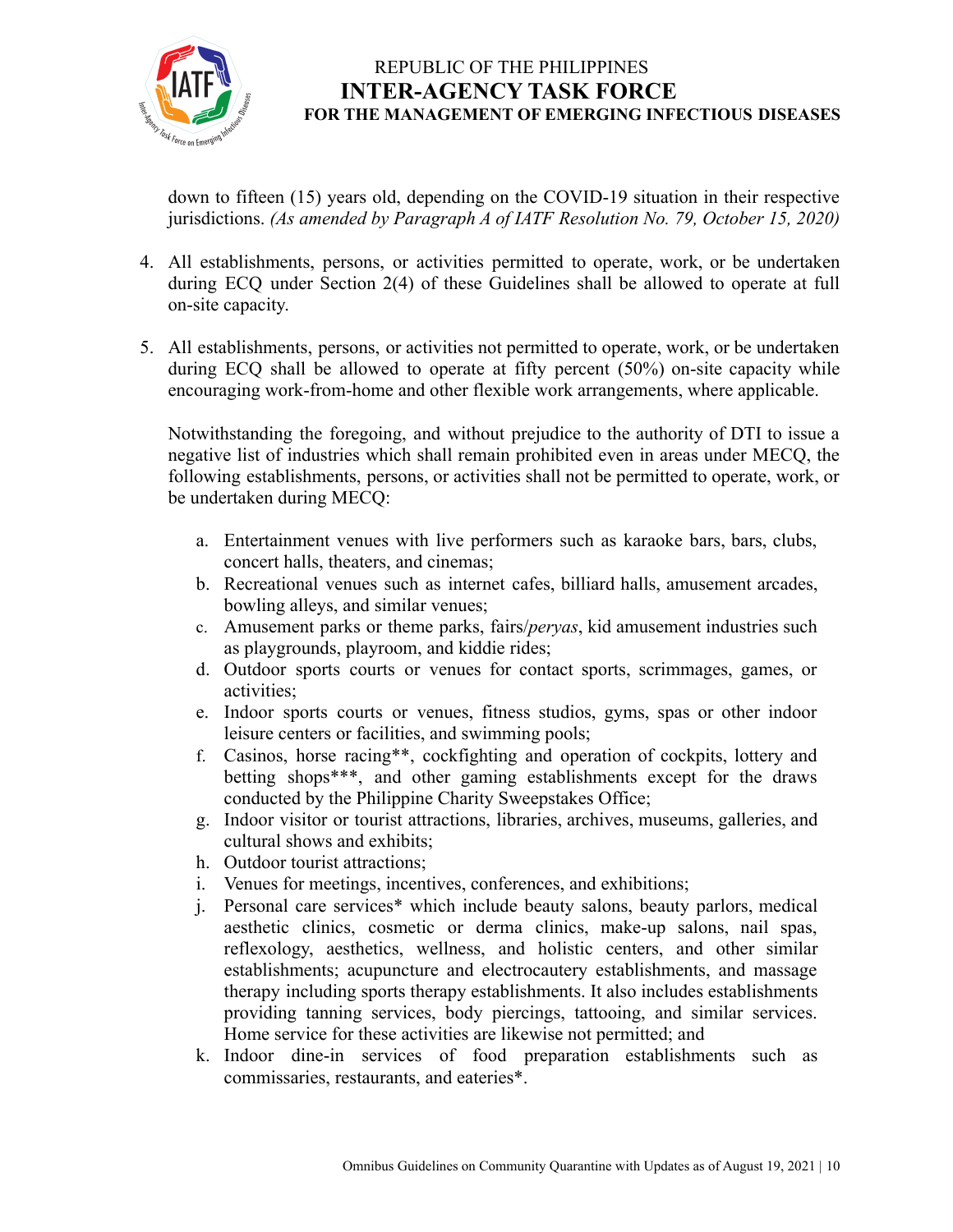

*\*inclusion in the negative list of industries not allowed to operate suspended pursuant to IATF Resolution No. 113 s.2021, issued on April 29, 2021. Per IATF Resolution No. 134 s.2021, issued on August 19, 2021, personal care services and indoor and al fresco dining shall not be allowed to operate in NCR, Laguna, and Bataan until August 31, 2021.*

*\*\*inclusion in the negative list of industries not allowed to operate suspended pursuant to IATF Resolution No. 114 s.2021 issued on 06 May 2021. May operate only on a no-audience set-up.*

*\*\*\*inclusion in the negative list of industries not allowed to operate suspended pursuant to IATF Resolution No. 115 s.2021 issued on 13 May 2021.*

- 6. Agencies and instrumentalities of the government shall be fully operational, with a skeleton workforce on-site and the remainder under alternative work arrangements as approved by the head of agency unless a greater on-site capacity is required in agencies providing health and emergency frontline services, laboratory and testing services, border control, or other critical services, in accordance with the relevant rules and regulations issued by the CSC.
- 7. The co-equal or independent authority of the legislature (Senate and the House of Representatives), the judiciary (the Supreme Court, Court of Appeals, Court of Tax Appeals, Sandiganbayan, and the lower courts), the Office of the Ombudsman, and the Constitutional Commissions, to implement any alternative work arrangements, is recognized.
- 8. Officials and employees of foreign diplomatic missions and international organizations accredited by the DFA, whenever performing diplomatic functions and subject to the guidelines issued by the DFA, may operate with an on-site skeleton workforce.
- 9. Only hotels or accommodation establishments with valid DOT Accreditation shall be allowed to accommodate guests and clients for legitimate purposes under a state of a public health emergency. The operations of such hotels and accommodation establishments, as well as ancillary establishments within their premises such as restaurants, cafés, gyms, spas, function halls, and the like, shall be subject to guidelines issued by the DOT and the IATF. *(As amended by Paragraph A(2) of IATF Resolution No. 43, June 03, 2020, and Paragraph C(2)(4) of IATF Resolution No. 95, January 15, 2021)*
- 10. Gatherings outside of residences shall be prohibited. Gatherings at residences with any person outside of one's immediate household shall likewise be prohibited. However, gatherings that are essential for the provision of health services, government services, or humanitarian activities authorized by the appropriate government agency or instrumentality shall be allowed.

Religious gatherings\* shall be allowed up to ten percent (10%) of the venue capacity. Provided, that, there is no objection from the local government unit where the religious gathering may take place. Provided, further, that the LGU may increase the allowable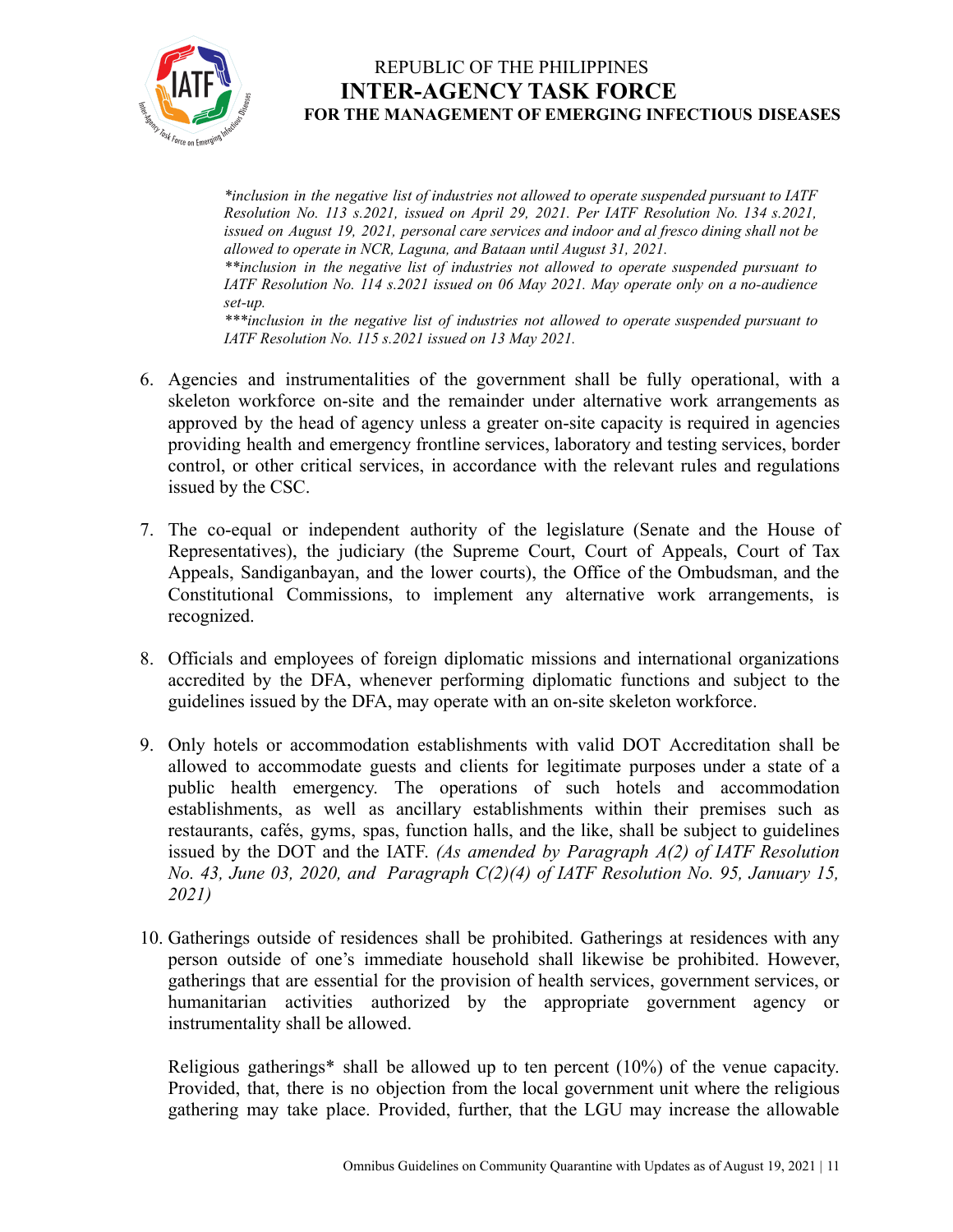

venue capacity up to thirty percent (30%). The religious denominations should strictly observe their submitted protocols and the minimum public health standards.

Gatherings for necrological services, wakes, inurnment, funerals for those who died of causes other than COVID-19 shall be allowed, provided that the same shall be limited to immediate family members, upon satisfactory proof of their relationship with the deceased and with full compliance with the prescribed minimum public health standards for the duration of the activity.

*\*Note that per IATF Resolution No. 134 (s.2021) issued on August 19, 2021, Religious gatherings in NCR, Bataan, and Laguna shall remain to be through virtual means until August 31, 2021.*

- 11. Face-to-face or in-person classes shall be suspended. The education sector shall operate in accordance with the guidelines of the CHED for higher education, TESDA for technical vocational education and training, DepEd for basic education.
- 12. The road, rail, maritime, and aviation sectors of public transportation shall be allowed to operate at such capacity and protocols in accordance with guidelines issued by the DOTr. The use of active transportation such as biking is encouraged.
- 13. Law enforcement agencies shall recognize any of the following IDs: (i) IATF IDs issued by the regulatory agencies with jurisdiction over permitted establishments or persons, (ii) valid IDs or other pertinent documentation issued by accrediting organizations or establishments allowed under ECQ, and, (iii) if required by the LGU, local IDs for availing of essential goods and services. No other IDs or passes specifically exempting persons from community quarantine shall be required of workers of permitted establishments and/or offices without prejudice to requiring the presentation of other documents establishing the nature of their work. *(As amended by Paragraph B IATF Resolution No. 46, June 15, 2020, and Paragraph B of IATF Resolution no. 106-B, March 28, 2021)*
- 14. The movement of cargo/delivery vehicles, as well as vehicles used by public utility companies, shall be unhampered. Shuttle services of permitted establishments shall not be subject to an ID system but shall maintain compliance with minimum public health standards. *(As amended by Paragraph B of IATF Resolution no. 106-B, March 28, 2021)*
- *15.* Private corporations are encouraged to process payrolls online. Payroll managers and such other employees required for the processing of payroll shall be allowed to travel to their respective offices during MECQ. *(As amended by Paragraph B of IATF Resolution no. 106-B, March 28, 2021)*
- 16. Individual outdoor exercises such as outdoor walks, jogging, running or biking, are allowed within the general area of their residence, e.g. within the barangay, *purok*,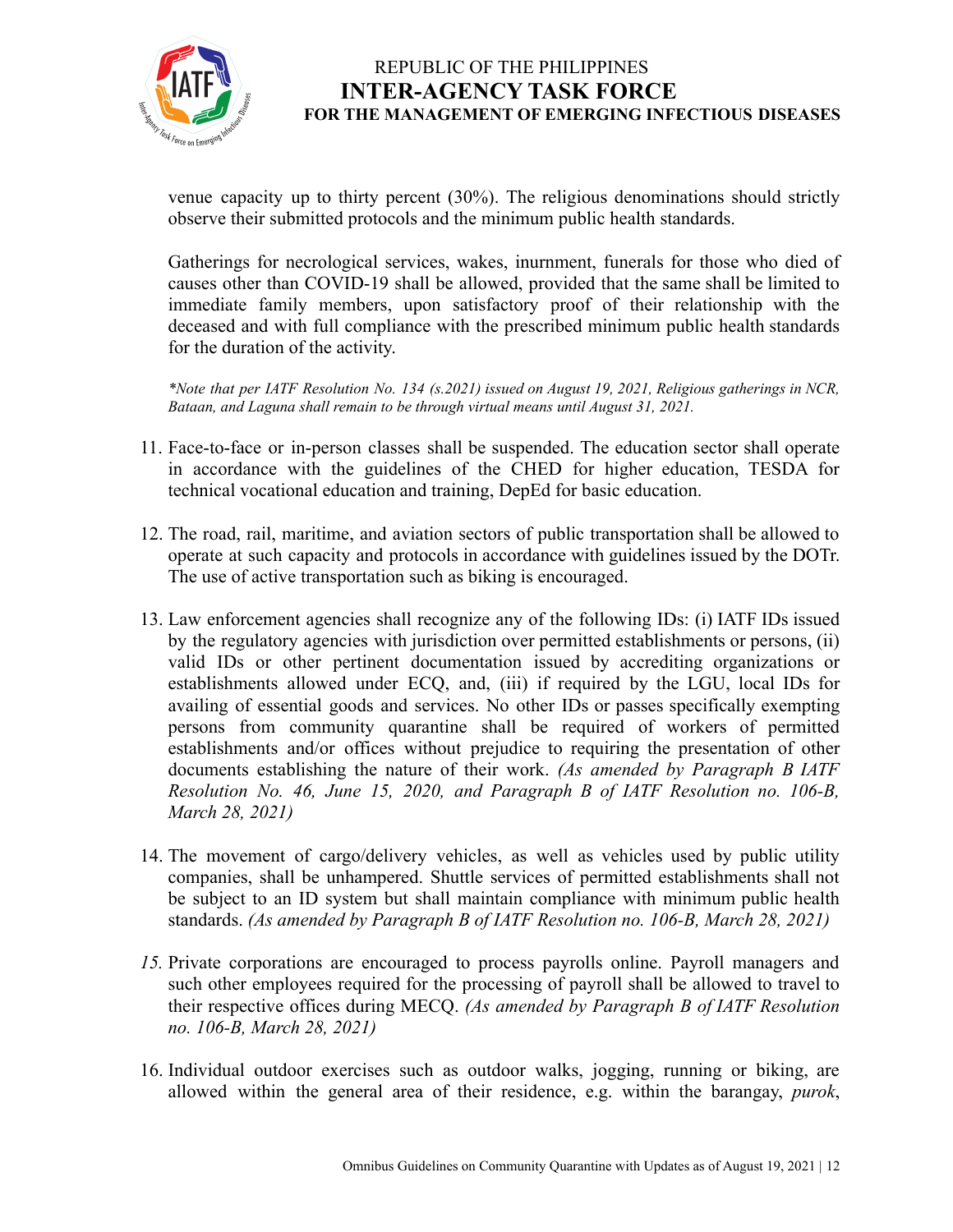

subdivision, and/or village. Provided, that the minimum public health standards and precautions such as the wearing of face masks, and the maintenance of social distancing protocols are observed.

- 17. Uniform curfew hours may be imposed by LGUs, subject to the guidelines issued by the DILG. Workers, cargo vehicles, public transportation, and operating hours of permitted establishments, however, shall not be restricted by such curfew.
- 18. Any violation of the foregoing prohibitions shall constitute non-cooperation of the person or entities punishable under Section 9 par. (d) or (e), as the case may be, of Republic Act No. 11332, otherwise known as the Mandatory Reporting of Notifiable Diseases and Health Events of Public Health Concern Act, and its Implementing Rules and Regulations. *(As introduced by Paragraph C of IATF Resolution no. 106-B, March 28, 2021)*

**SECTION [4] GUIDELINES FOR AREAS UNDER GENERAL COMMUNITY QUARANTINE.** Areas placed under GCQ shall observe the following protocols:

- 1. Minimum public health standards shall be complied with at all times for the duration of the GCQ.
- 2. The movement of all persons shall be limited to accessing goods and services from permitted establishments, for work in such establishments, or for such other activities allowed in this section. *(As amended by Paragraph C of IATF Resolution No. 110, April 15, 2021)*
- 3. Any person below eighteen (18) years old, those who are over sixty-five years (65) of age, those with immunodeficiency, comorbidity, or other health risks, and pregnant women shall be required to remain in their residences at all times, except for obtaining essential goods and services, or for work in industries and offices or such other activities permitted in this Section. Local government units may relax the minimum age range down to fifteen (15) years old, depending on the COVID-19 situation in their respective jurisdictions. *(As amended by Paragraph A of IATF Resolution No. 79, October 15, 2020)*
- 4. All establishments, persons, or activities permitted to operate, work, or be undertaken during ECQ under Sections 2(4) of these Guidelines shall be allowed to operate at full on-site capacity.
- 5. All establishments, persons, or activities not permitted to operate, work, or be undertaken during ECQ shall be allowed to operate anywhere between fifty (50%) to one hundred percent (100%) on-site capacity as may be determined by the DTI while encouraging work-from-home and other flexible work arrangements, where applicable. From the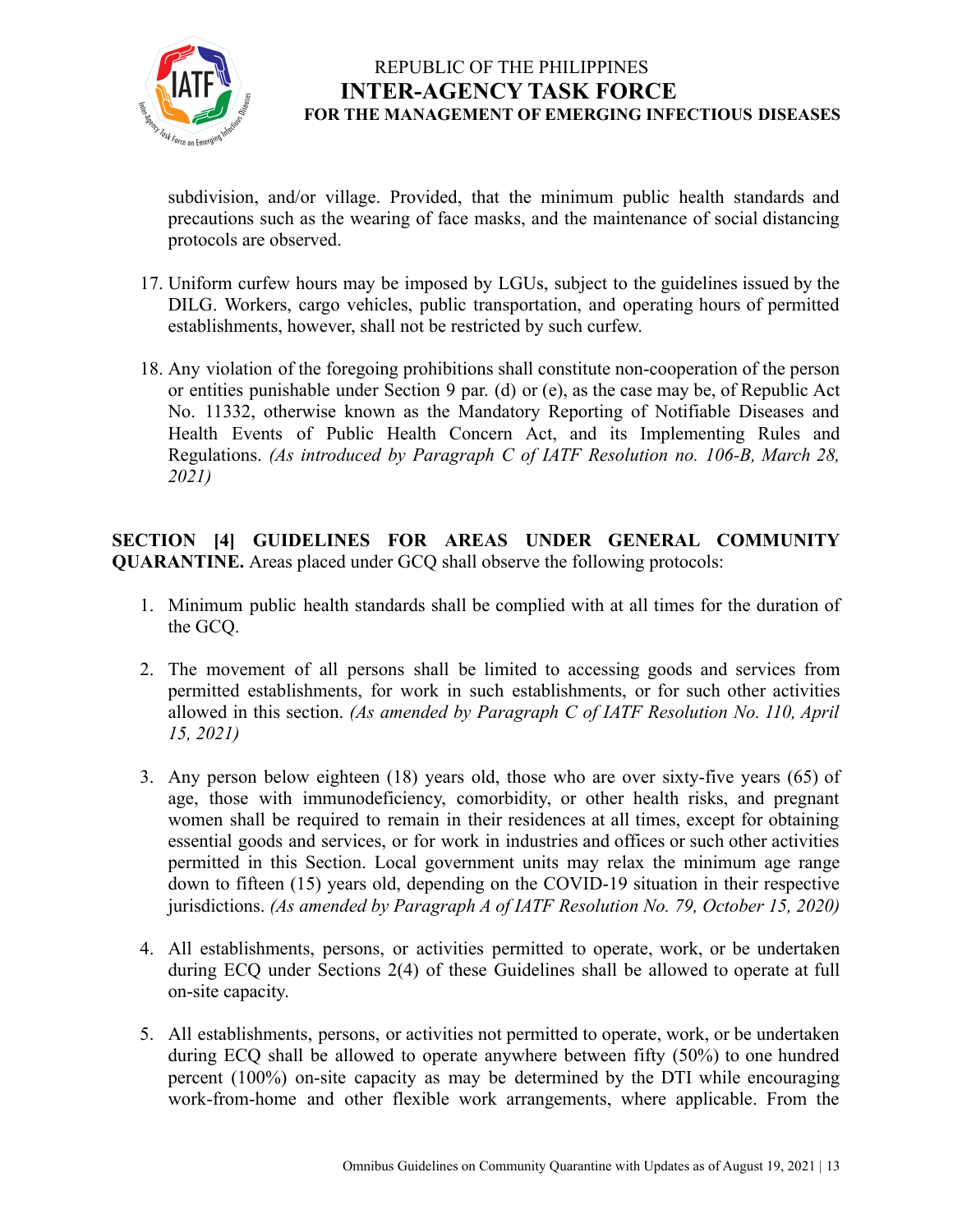

maximum set by DTI, the LGUs may lower on-site capacities down to the minimum of fifty percent (50%) as set by DTI depending on the COVID-19 situation within their jurisdiction.

Notwithstanding the foregoing and without prejudice to previous IATF resolutions, the following establishments, persons, or activities shall not be permitted to operate, work, or be undertaken during GCQ:

- a. Entertainment venues with live performers such as karaoke bars, bars, clubs, concert halls, theaters, and cinemas;
- b. Recreational venues such as internet cafes, billiard halls, amusement arcades, bowling alleys, and similar venues;
- c. Amusement parks or theme parks, fairs/*peryas*, kid amusement industries such as playgrounds, playroom, and kiddie rides;
- d. Casinos, horse racing\*, cockfighting and operation of cockpits, lottery and betting shops\*\*, and other gaming establishments, except as may be authorized by the IATF or the Office of the President for the purpose of raising revenue for the government; and
- e. Outdoor sports courts or venues for contact sports, scrimmages, games, or activities;

The foregoing is likewise without prejudice to the authority of DTI to issue a negative list of industries that shall remain prohibited even in areas under GCQ. *(As amended by Paragraph B(2)(c) of IATF Resolution No. 41, May 29, 2020, Paragraph B(1) of IATF Resolution No. 49, June 25, 2020, Paragraph E of IATF Resolution No. 51, July 02, 2020, Paragraph C of IATF Resolution No. 56, July 16, 2020, and by Paragraph A of IATF Resolution No. 79, October 15, 2020)*

*\*inclusion in the negative list of industries not allowed to operate suspended pursuant to IATF Resolution No. 114 s.2021 issued on 06 May 2021. May operate Of -Track Betting stations limited to the purpose of selling tickets only pursuant to IATF Resolution No. 117 s.2021 issued on May 27, 2021.*

*\*\*inclusion in the negative list of industries not allowed to operate suspended pursuant to IATF Resolution No. 115 s.2021 issued on 13 May 2021.*

- 6. All construction projects shall be allowed subject to strict compliance with the construction safety guidelines issued by the DPWH.
- 7. Agencies and instrumentalities of the government shall be fully operational and shall operate at a minimum of thirty percent (30%) up to full on-site capacity as determined by the head of the agency, in accordance with the relevant rules and regulations issued by the CSC.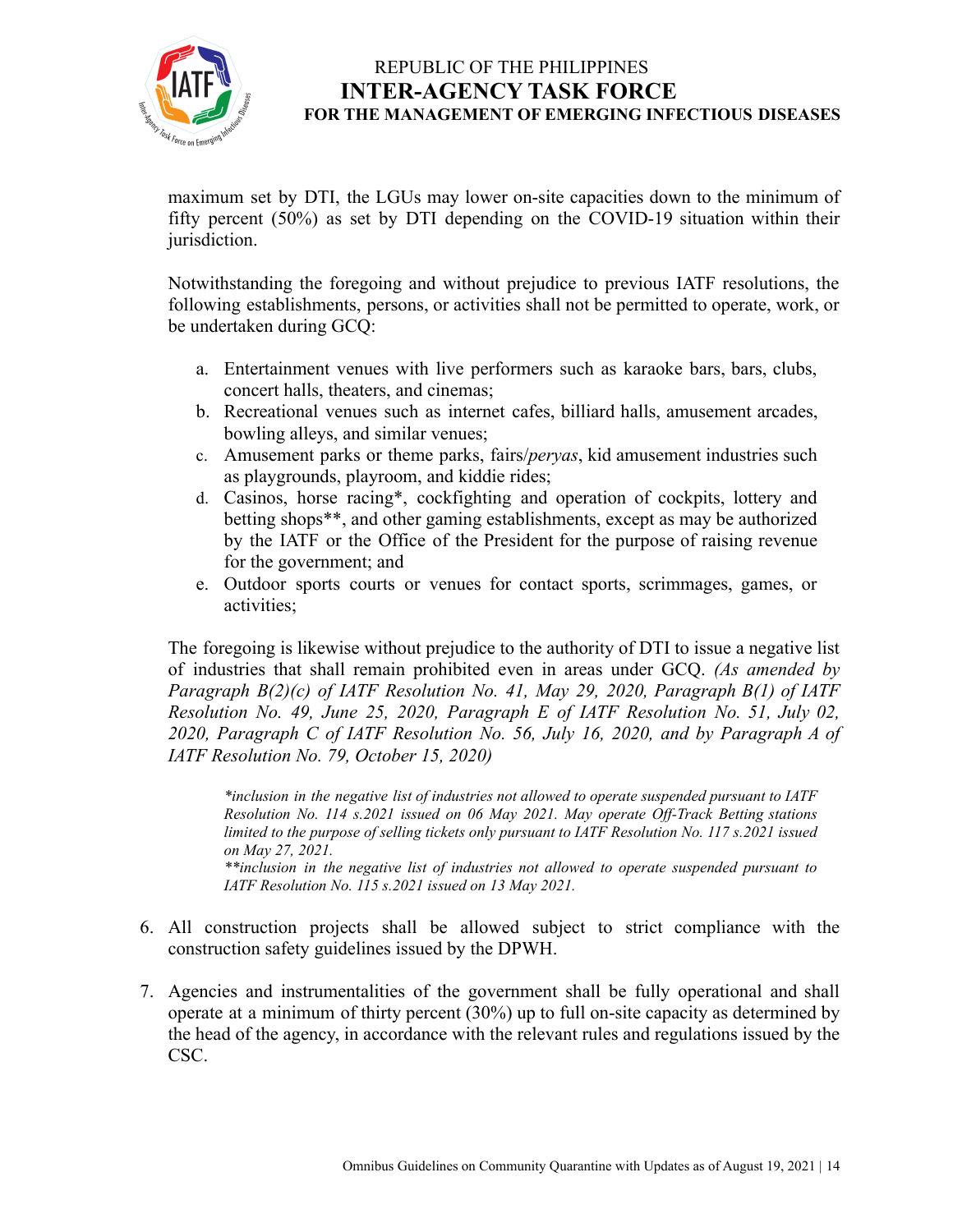

- 8. The co-equal or independent authority of the legislature (Senate and the House of Representatives), the judiciary (the Supreme Court, Court of Appeals, Court of Tax Appeals, Sandiganbayan, and the lower courts), the Office of the Ombudsman, and the Constitutional Commissions, to implement any alternative work arrangements, is recognized.
- 9. Officials and employees of foreign diplomatic missions and international organizations accredited by the DFA may operate at full on-site capacity.
- 10. Only hotels or accommodation establishments with valid DOT Accreditation shall be allowed to accommodate guests and clients for legitimate purposes under a state of a public health emergency. The operations of such hotels and accommodation establishments, as well as ancillary establishments within their premises such as restaurants, cafés, gyms, spas, function halls, and the like, shall be subject to guidelines issued by the DOT and the IATF. *(As amended by Paragraph A(2) of IATF Resolution No. 43, June 03, 2020, Paragraph D of IATF Resolution No. 48, June 22, 2020, Paragraph B(2) of IATF Resolution No. 49, June 25, 2020, C(3) of IATF Resolution No. 70, September 10, 2020, Paragraph A of IATF Resolution No. 79, October 15, 2020, and further amended by Paragraph C(2)(4) of IATF Resolution No. 95, January 15, 2021)*
- 11. Gatherings outside of residences shall be prohibited except for those permitted in GCQ under this Section. Gatherings at residences with any person outside of one's immediate household shall likewise be prohibited. However, gatherings that are essential for the provision of health services, government services, or humanitarian activities authorized by the appropriate government agency or instrumentality shall be allowed.

Religious gatherings shall be allowed up to thirty percent (30%) of the venue capacity. Provided, that there is no objection from the local government unit where the religious gathering may take place. Provided, further, that the LGU concerned may increase the allowable venue capacity up to fifty percent (50%). The religious denominations should strictly observe their submitted protocols and the minimum public health standards.

Gatherings for necrological services, wakes, inurnment, and funerals for those who died of causes other than COVID-19 shall be allowed up to thirty percent (30%) of the venue capacity. Provided, that the LGU concerned may increase the allowable venue capacity up to fifty percent (50%). Provided, further, that the same shall be with full compliance with the prescribed minimum public health standards for the duration of the activity.

Visits to memorial parks, cemeteries, and columbaria shall be limited to not more than ten (10) persons per group and not exceeding thirty percent (30%) of the venue capacity. Provided, that the LGU concerned may increase the allowable venue capacity up to fifty percent (50%). (As introduced by IATF Resolution No. 49, June 25, 2020)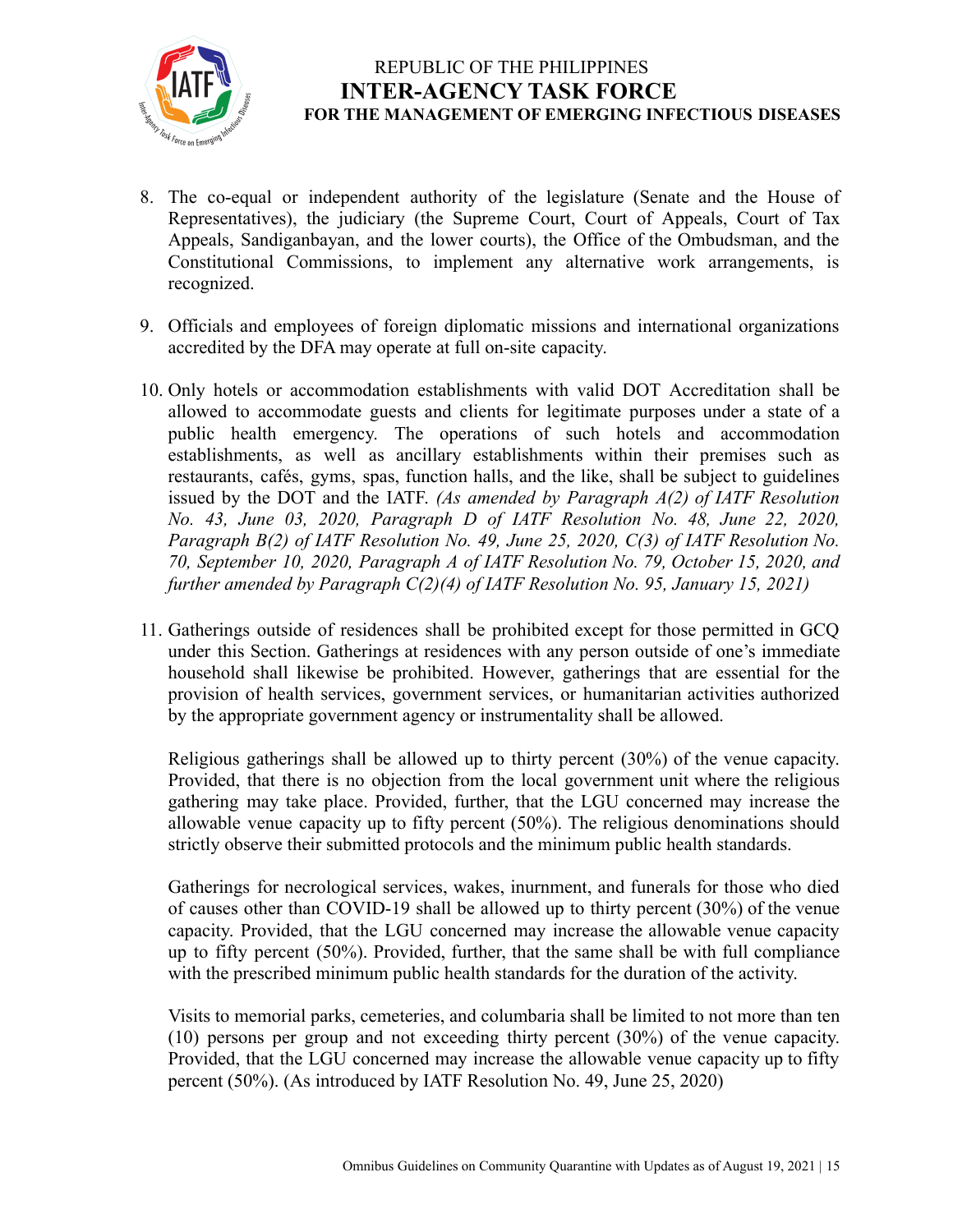

12. Face-to-face or in-person classes for basic education shall be suspended. The basic education sector shall operate in accordance with the guidelines of DepEd.

Limited face-to-face or in-person classes for higher education and technical vocational education and training may be allowed, subject to the guidelines of CHED and TESDA, respectively.

- 13. The road, rail, maritime, and aviation sectors of public transportation shall be allowed to operate at such capacity and protocols in accordance with guidelines issued by the DOTr. The use of active transportation such as biking is encouraged. *(As amended by Paragraph D(7)(a) IATF Resolution No. 94, January 14, 2021)*
- *14.* Law enforcement agencies shall recognize any of the following IDs: (i) IATF IDs issued by the regulatory agencies with jurisdiction over permitted establishments or persons, (ii) valid IDs or other pertinent documentation issued by accrediting organizations or establishments allowed under ECQ, and, (iii) if required by the LGU, local IDs for availing of essential goods and services. No other IDs or passes specifically exempting persons from community quarantine shall be required of workers of permitted establishments and/or offices without prejudice to requiring the presentation of other documents establishing the nature of their work. *(As amended by Paragraph B IATF Resolution No. 46, June 15, 2020, and Paragraph B of IATF Resolution no. 106-B, March 28, 2021)*
- 15. The movement of cargo/delivery vehicles, as well as vehicles used by public utility companies, shall be unhampered. Shuttle services of permitted establishments shall not be subject to an ID system but shall maintain compliance with minimum public health standards. (As amended by Paragraph B of IATF Resolution no. 106-B, March 28, 2021)
- 16. Outdoor non-contact sports and other forms of exercise such as but not limited to walking, jogging, running, biking, golf, swimming, tennis, badminton, equestrian, range shooting, diving, and skateboarding are allowed. Provided, that the minimum public health standards, and no sharing of equipment where applicable, are observed. Provided, further, that operations of the relevant clubhouses or similar establishments, if any, are compliant with the protocols prescribed by the DTI. For this purpose, those below eighteen (18) years of age and above sixty-five (65), may be allowed outdoor non-contact sports and other forms of exercise.

Spectators in all non-contact sports and exercises shall be prohibited. *(As amended by Paragraph A(3)(a) of IATF Resolution No. 43, June 03, 2020, and further amended by Paragraph D of IATF Resolution No. 48, June 22, 2020, Paragraph B(3) of IATF Resolution No. 49, June 25, 2020, and Paragraph B of IATF Resolution No. 56, July 16, 2020)*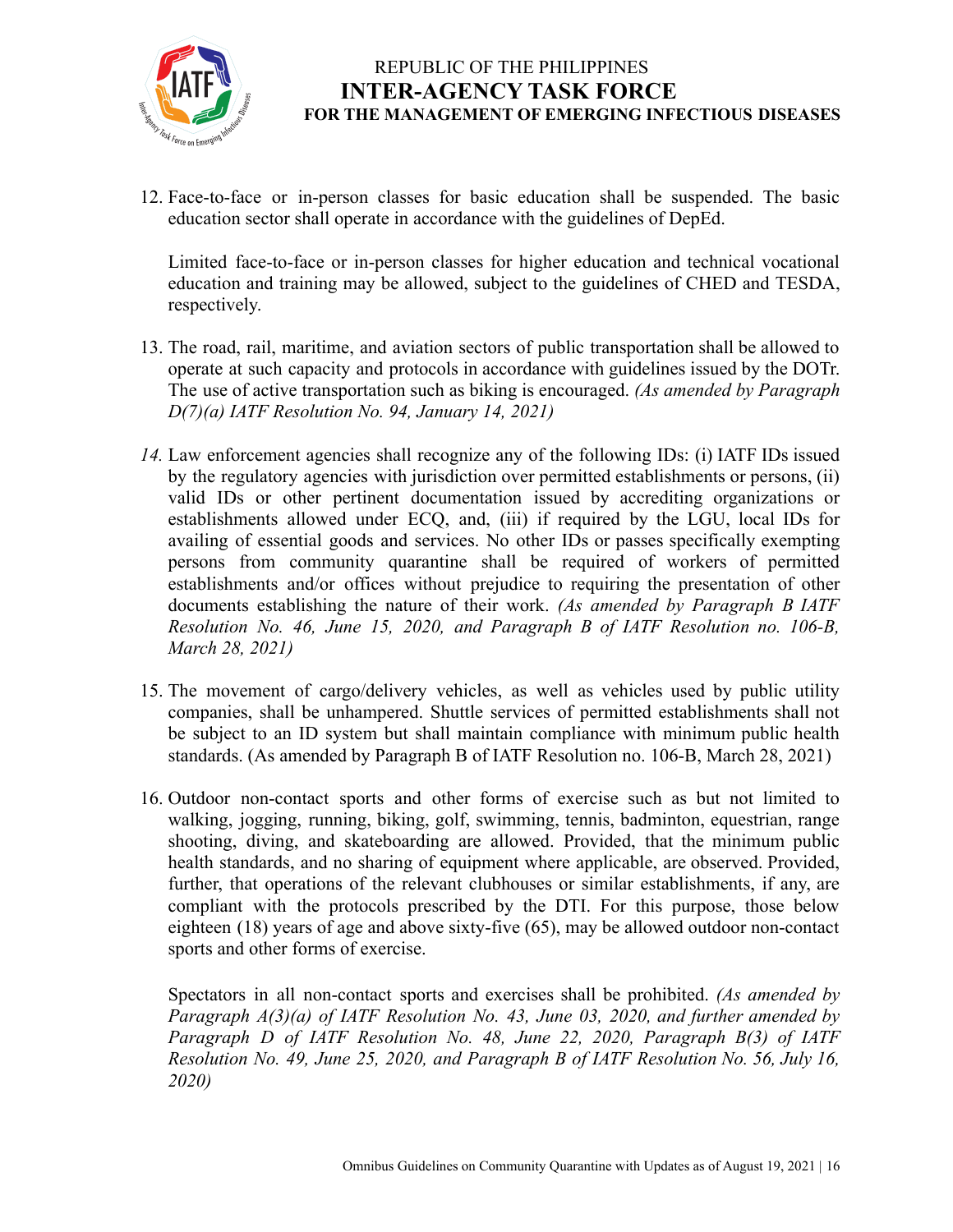

- 17. Uniform curfew hours may be imposed by LGUs, subject to the guidelines issued by the DILG. Workers, cargo vehicles, public transportation, and operating hours of permitted establishments, however, shall not be restricted by such curfew.
- 18. Any violation of the foregoing prohibitions shall constitute non-cooperation of the person or entities punishable under Section 9 par. (d) or (e), as the case may be, of Republic Act No. 11332, otherwise known as the Mandatory Reporting of Notifiable Diseases and Health Events of Public Health Concern Act, and its Implementing Rules and Regulations. *(As introduced by Paragraph C of IATF Resolution no. 106-B, March 28, 2021)*

**SECTION [5] GUIDELINES FOR AREAS PLACED UNDER MODIFIED GENERAL COMMUNITY QUARANTINE.** Areas placed under MGCQ shall observe the following protocols:

- 1. Minimum public health standards shall be complied with at all times for the duration of the MGCQ.
- 2. The movement of all persons shall be limited to accessing goods and services from permitted establishments, for work in such establishments, or for such other activities allowed in this section. *(As amended by Paragraph A(4)(a) of IATF Resolution No. 43, June 03, 2020, and further amended by Paragraph C of IATF Resolution No. 110, April 15, 2021)*
- 3. Any person below fifteen (15) years old, those who are over sixty-five (65) years of age, those with immunodeficiency, comorbidity, or other health risks, and pregnant women shall be required to remain in their residences at all times; *Provided,* that all activities and movements allowed under other Sections of these Guidelines for the foregoing persons under stricter forms of community quarantine shall continue to be permitted under MGCQ. *(As amended by Paragraph A(4)(b) of IATF Resolution No. 43, June 03, 2020, Paragraph A of IATF Resolution No. 79, October 15, 2020, Paragraph B(8) of IATF Resolution No. 84, November 19, 2020, and by Paragraph B of IATF Resolution No. 95, January 21, 2021. Lowering of age-based restrictions suspended pursuant to IATF Resolution No. 96, January 26, 2021)*
- 4. All private offices may be allowed to operate anywhere between fifty (50%) to one hundred percent (100%) on-site capacity while encouraging work-from-home and other flexible work arrangements, where applicable;
- 5. The following establishments, persons, or activities shall not be permitted to operate, work, or be undertaken during MGCQ: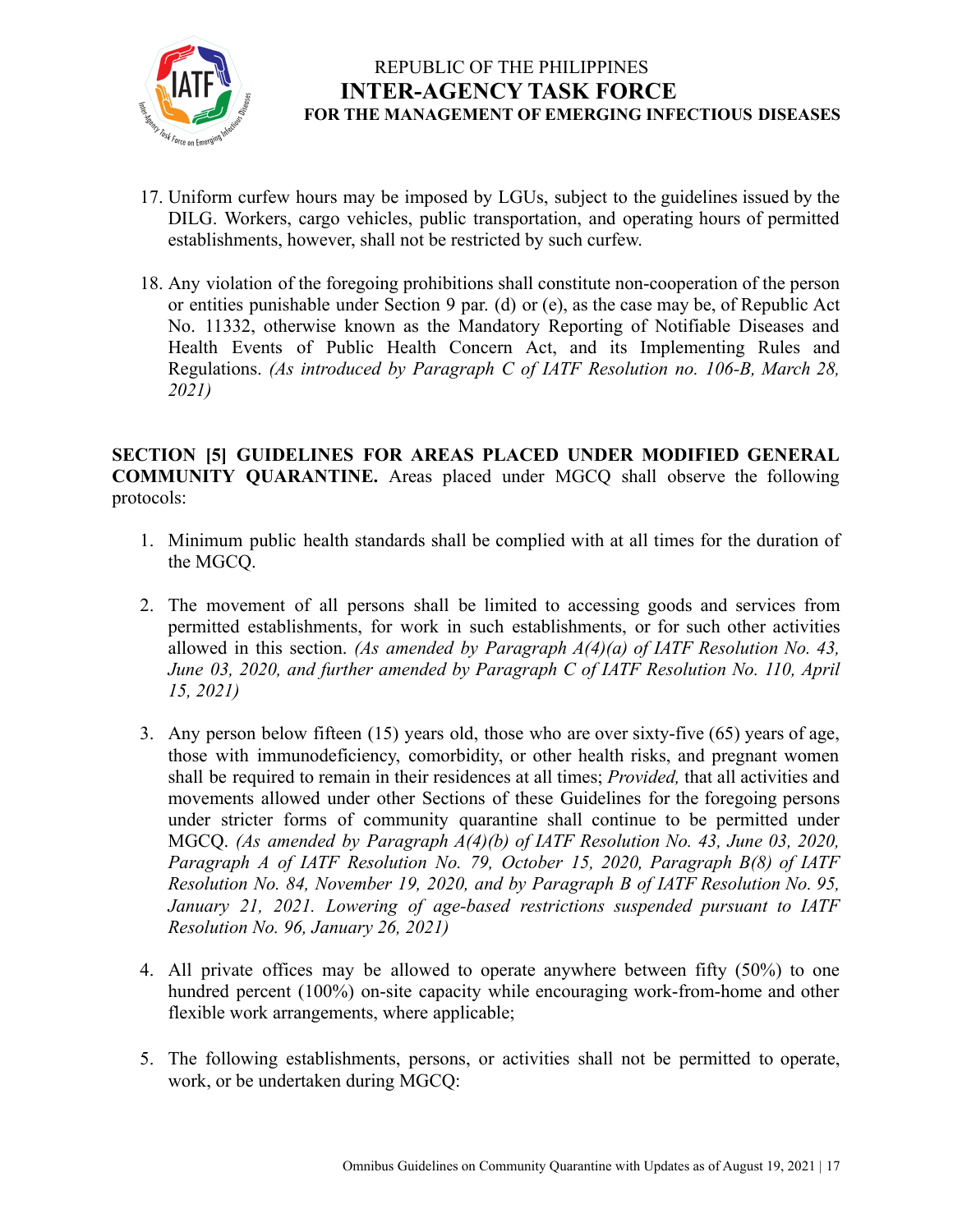

- a. Entertainment venues such as karaoke bars, bars, clubs, concert halls, and theaters;
- b. Fairs/Peryas, kid amusement industries such as playgrounds, playroom, and kiddie rides; and
- c. Cockfighting and operation of cockpits, except for the sole purpose of conducting *e-sabong* licensed and regulated by the Philippine Amusement and Gaming Corporation.

The foregoing is likewise without prejudice to the authority of DTI to issue a negative list of industries that shall remain prohibited even in areas under MGCQ.

- 6. All construction projects shall be allowed subject to strict compliance with the construction safety guidelines issued by the DPWH.
- 7. Agencies and instrumentalities of the government shall be fully operational and shall operate at a minimum of fifty percent (50%) up to full on-site capacity as determined by the head of the agency, in accordance with the relevant rules and regulations issued by the CSC.
- 8. The co-equal or independent authority of the legislature (Senate and the House of Representatives), the judiciary (the Supreme Court, Court of Appeals, Court of Tax Appeals, Sandiganbayan, and the lower courts), the Office of the Ombudsman, and the Constitutional Commissions, to implement any alternative work arrangements, is recognized.
- 9. Officials and employees of foreign diplomatic missions and international organizations accredited by the DFA may operate at full on-site capacity.
- 10. Only hotels or accommodation establishments with valid DOT Accreditation shall be allowed to accommodate guests and clients for legitimate purposes under a state of a public health emergency. The operations of such hotels and accommodation establishments, as well as ancillary establishments within their premises such as restaurants, cafés, gyms, spas, function halls, and the like, shall be subject to guidelines issued by the DOT and the IATF. *(As amended by Paragraph C(2)(4) of IATF Resolution No. 95, January 15, 2021)*
- 11. Gatherings shall be allowed up to fifty percent (50%) of the seating or venue capacity. Provided, that participants shall strictly observe the minimum public health standards, and the establishments or venues where the gatherings will take place shall strictly comply with ventilation standards as provided for under relevant issuances of the Department of Labor and Employment (DOLE).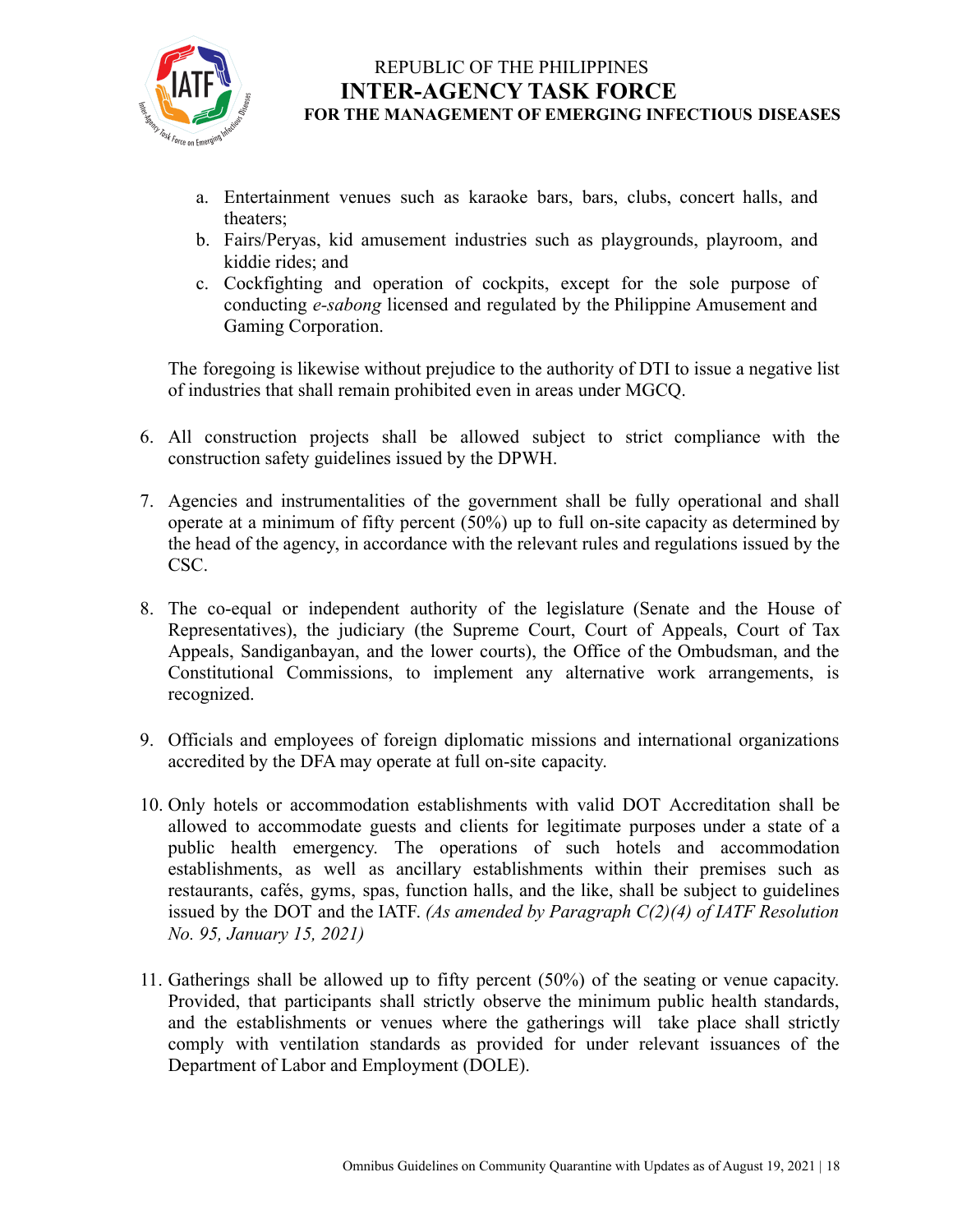

12. Face-to-face or in-person classes for basic education shall be suspended. The basic education sector shall operate in accordance with the guidelines of DepEd.

Limited face-to-face or in-person classes for higher education and technical vocational education and training may be allowed, subject to the guidelines of CHED and TESDA, respectively. *(As amended by Paragraph A(4)(e) of IATF Resolution No. 43, June 03, 2020, and amended by Paragraph C of IATF Resolution No. 47, June 19, 2020)*

- 13. The road, rail, maritime, and aviation sectors of public transportation shall be allowed to operate at such capacity and protocols in accordance with guidelines issued by the DOTr. The use of active transportation such as biking is encouraged. *(As amended by Paragraph D(7)(b) IATF Resolution No. 94, January 14, 2021)*
- 14. Law enforcement agencies shall recognize any of the following IDs: (i) IATF IDs issued by the regulatory agencies with jurisdiction over permitted establishments or persons, (ii) valid IDs or other pertinent documentation issued by accrediting organizations or establishments allowed under MGCQ, and, (iii) if required by the LGU, local IDs for availing of essential goods and services. No other IDs or passes specifically exempting persons from community quarantine shall be required of workers of permitted establishments and/or offices without prejudice to requiring the presentation of other documents establishing the nature of their work. *(As amended by Paragraph B IATF Resolution No. 46, June 15, 2020, and Paragraph B of IATF Resolution no. 106-B, March 28, 2021)*
- 15. The movement of cargo/delivery vehicles, as well as vehicles used by public utility companies, shall be unhampered. Shuttle services of permitted establishments shall not be subject to an ID system but shall maintain compliance with minimum public health standards. *(As amended by Paragraph B of IATF Resolution no. 106-B, March 28, 2021)*
- 16. Indoor and outdoor non-contact sports are allowed. Non-contact sports refer to a sport or activity in which participants are physically separated throughout its duration, thus minimizing the possibility of making any form of purposeful or accidental physical contact*.* Provided, that, where applicable, the minimum public health standards such as the wearing of masks and the maintenance of social distancing, and no sharing of equipment, are observed. For this purpose, those below 15 years of age and above 65, may be allowed outdoor non-contact sports and other forms of exercise. *(As amended by Paragraph A(4)(c) of IATF Resolution No. 43, June 03, 2020, and Paragraph B of IATF Resolution No. 56, July 16, 2020)*
- 17. Any violation of the foregoing prohibitions shall constitute non-cooperation of the person or entities punishable under Section 9 par. (d) or (e), as the case may be, of Republic Act No. 11332, otherwise known as the Mandatory Reporting of Notifiable Diseases and Health Events of Public Health Concern Act, and its Implementing Rules and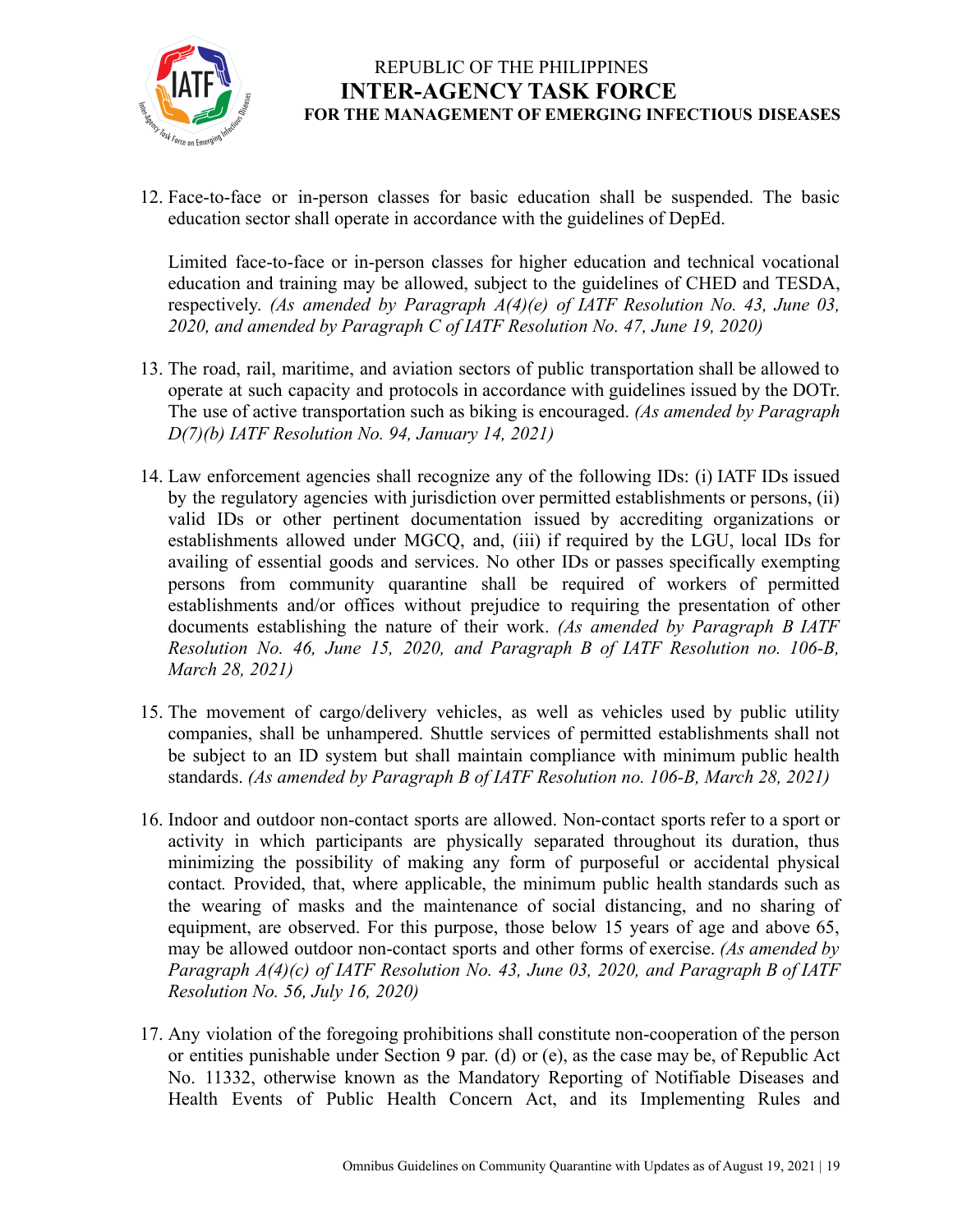

Regulations. *(As introduced by Paragraph C of IATF Resolution no. 106-B, March 28, 2021)*

**SECTION [6] POST-COMMUNITY QUARANTINE SCENARIO.** Areas, where no community quarantine is in place, where no community quarantine is in place can be considered as being under the New Normal.

#### **SECTION [7] GUIDELINES FOR INTERZONAL AND INTRAZONAL MOVEMENT.**

1. As a national policy, all LGUs shall ensure unhampered movement by land, air, or sea of all types of goods and cargoes - including their personnel and delivery vehicles - to and from their destination regardless of existing community quarantine classification.

Personnel of delivery vehicles up to a maximum of five (5) persons, when transporting goods and cargoes, are exempt from any testing and quarantine protocols that may be imposed by the LGUs *en* route to the point of destination. Provided, they undergo the usual symptom screening at the point of destination. *Provided, further,* that strict social distancing measures must be observed, which may include, if necessary, the putting up of additional safe and humane seats or space in the vehicles. *Provided, finally*, that the PNP retains its authority to conduct inspection procedures in checkpoints for the purpose of ensuring that protocols on strict home quarantine are observed.

2. (a) The movement of the following authorized persons outside their residences (APOR), by land, sea, or air, within and across areas placed under any form of community quarantine shall be allowed: (1) health and emergency frontline services and uniformed personnel, (2) government officials and employees on official travel, (3) duly-authorized humanitarian assistance actors (HAAs), especially those transporting medical supplies and laboratory specimens related to COVID-19, and other relief and humanitarian assistance, (4) persons traveling for medical or humanitarian reasons, and those leaving their residence to be vaccinated (with proof of schedule), and persons availing of DFA consular services (with confirmed appointments), (5) persons going to and from the airport including Overseas Filipino Workers (OFWs) carrying Overseas Employment Certificates, (6) any person whose purpose of travel to the zone of destination is for a work, business, or activity that is also permitted in areas under ECQ, and (7) public utility vehicle operators. The PNP shall be authorized to promulgate and regularly update the list of APORs. Authorized shuttle services shall be allowed to travel within and across areas placed under any form of community quarantine, with priority given to persons rendering health and emergency frontline services. *(As amended by Paragraph A of IATF Resolution No. 79, October 15, 2020, by Paragraph C(5) of IATF Resolution No. 114, May 06, 2021, and by Paragraph C(2) of IATF Resolution No. 131, August 05, 2021)*

(b) Outbound travel of Filipinos, regardless of purpose, may be allowed subject to compliance with the following requirements: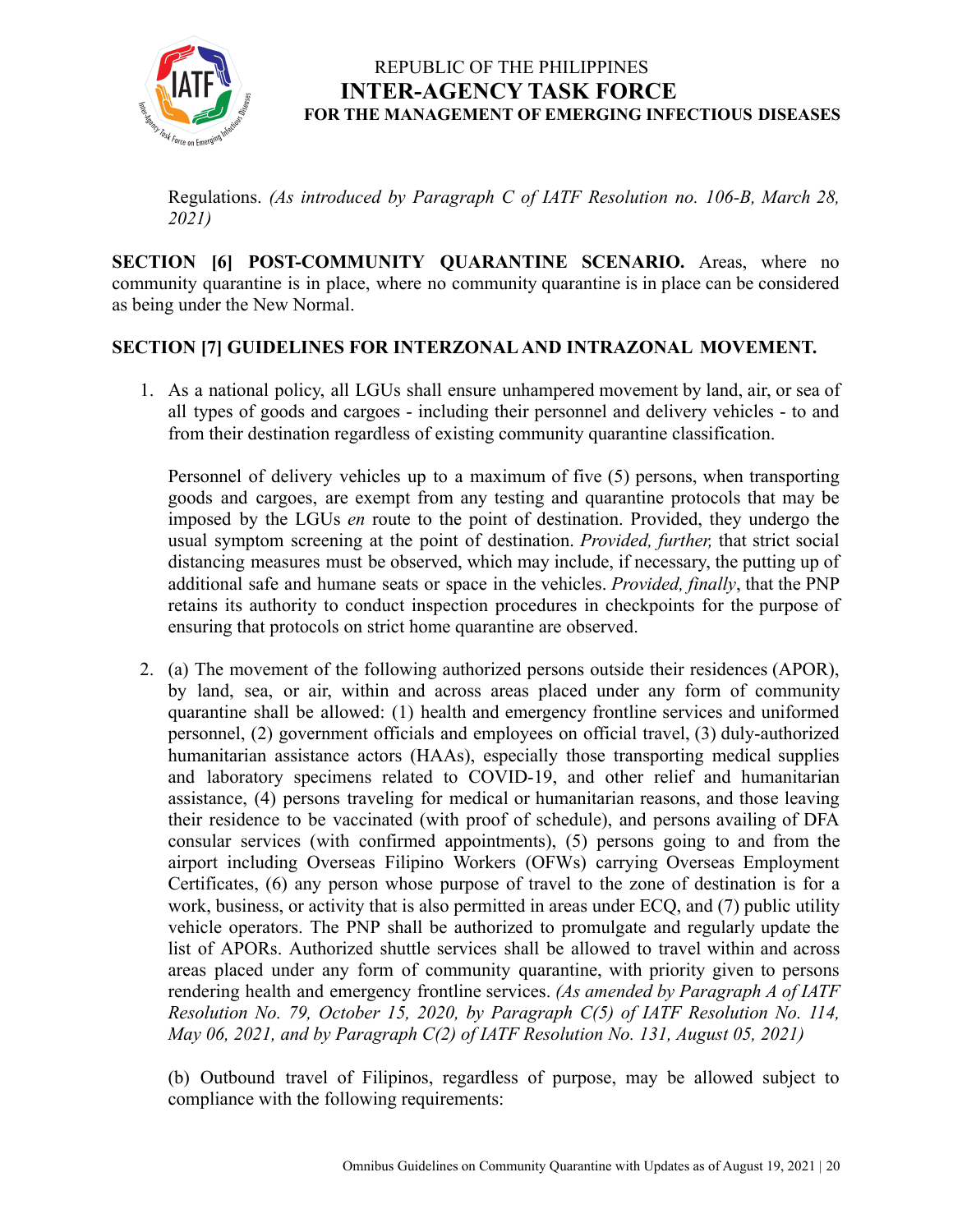

- i. For those traveling on tourist or short-term/ visitor visas, submission of confirmed round-trip tickets and adequate travel and health insurance to cover travel disruptions and hospitalization in case of COVID-19 infections during their allowable period of stay abroad;
- ii. Execution of a Bureau of Immigration Declaration acknowledging the risks involved in traveling, including the risk of delay in their return trip, to be provided at the check-in counters by the airlines;
- iii. Whenever required by the country of destination or the airline, a negative COVID-19 test taken in accordance with the health and safety protocols of such destination country or airline; and
- iv. Upon return, they shall follow the Guidelines of the National Task Force (NTF) for the Management of Returning Overseas Filipinos;

The foregoing provisions shall not be interpreted to allow outbound travel by Filipinos to countries where travel restrictions are in place; and finally, this is without prejudice to the exercise of the mandate of the Bureau of Immigration with respect to departure formalities. *(As amended by Paragraph A of IATF Resolution No. 79, October 15, 2020, and Paragraph A(2) of IATF Resolution No. 80, October 22, 2020)*

(c) Repatriated OFWs or returning OFs who have been issued a DOH/BOQ quarantine certificate shall be granted unhampered passage across zones *en route* to their final destination in the Philippines, as well as unimpeded entry to the final LGU of destination, regardless of the mode of transport.

(d) The inbound international travel of all persons, regardless of vaccination status, to any port of the Philippines, shall be governed by the following entry, testing and quarantine protocols:

- i. All arriving travelers shall undergo fourteen (14) day quarantine upon arrival. The first ten days of which shall be observed in a quarantine facility, with the remainder to be completed under home quarantine in their respective local government units of destination;
- ii. Reverse Transcription Polymerase Chain Reaction (RT-PCR) testing shall be conducted on the seventh day with Day 1 being the day of arrival. Notwithstanding a negative test result, the arriving traveler shall complete the facility-based quarantine period of ten (10) days;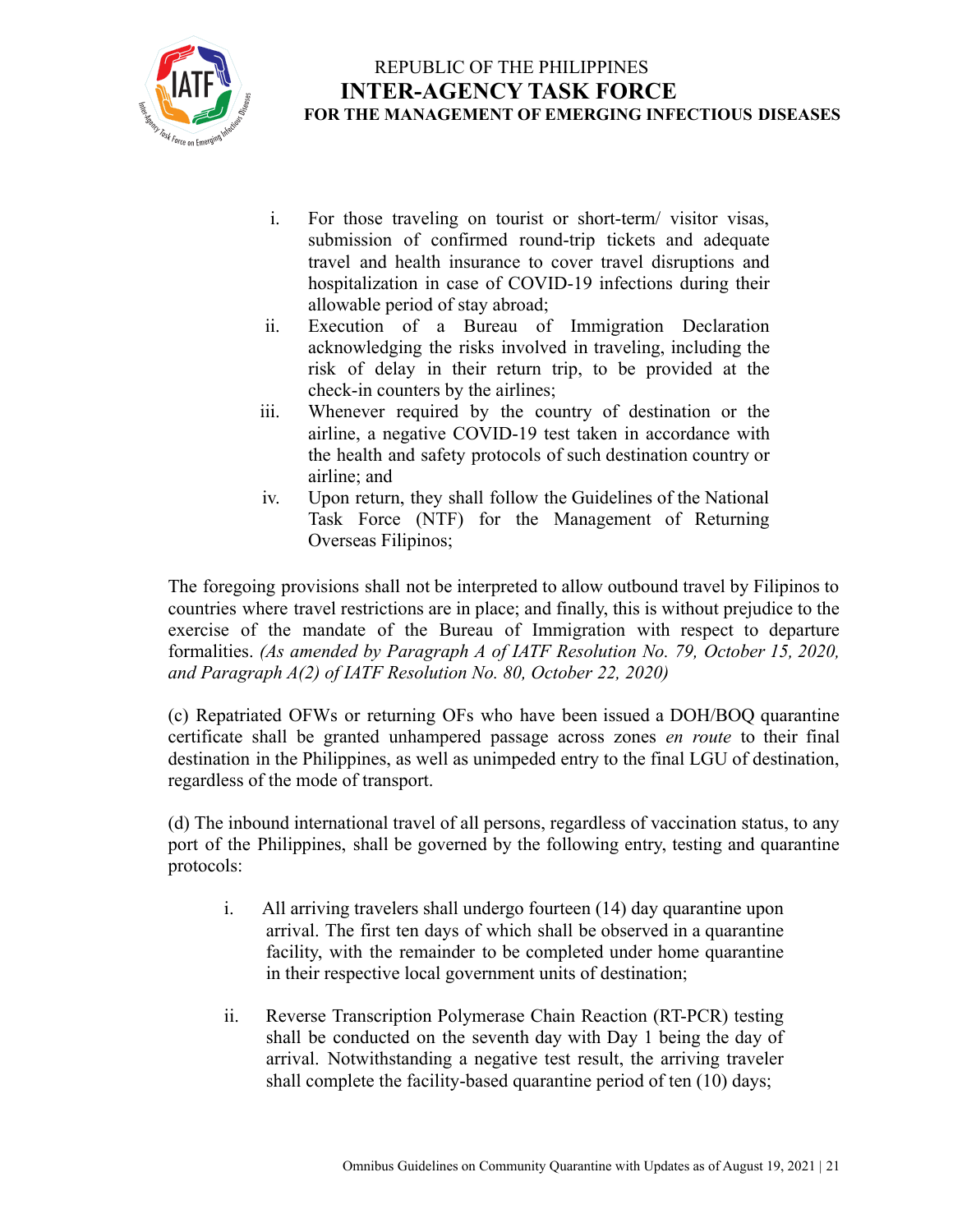

- iii. The Bureau of Quarantine shall ensure strict symptom monitoring while in the facility quarantine for 10 days; and
- iv. The foregoing shall be subject to special protocols approved by the IATF or the Office of the President for certain classes of travelers or ports of origin. *(As introduced by Paragraph A of IATF Resolution No. 116, May 20, 2021)*
- 3. The interzonal movement of persons not authorized outside of residences (non-APOR) between areas placed under GCQ and MGCQ for any purpose shall be permitted subject to the reasonable regulations imposed by the LGU concerned, if any, and which should be submitted to the DILG, or in the case of Boracay Island, subject to those imposed by the Boracay Inter-Agency Task Force (BIATF). *(As amended by Paragraph A of IATF Resolution No. 79, October 15, 2020)*
- 4. The intrazonal movement of non-APORs for any purpose across areas placed under GCQ or MGCQ shall be permitted subject to the reasonable regulations imposed by the LGU concerned if any, and which should be submitted to the DILG, or in the case of Boracay Island, subject to those imposed by the Boracay Inter-Agency Task Force (BIATF). *(As amended by Paragraph A(5) of IATF Resolution No. 43, June 03, 2020, and by Paragraph A of IATF Resolution No. 79, October 15, 2020)*
- 5. The interzonal movement of non-APOR between areas placed under MGCQ and New Normal for any purpose shall be permitted subject to the reasonable regulations as may be imposed by the LGU concerned, if any, and which should be submitted to the DILG. *(As amended by Paragraph A of IATF Resolution No. 79, October 15, 2020)*

### **SECTION [8] GENERAL PROVISIONS**

- 1. LGUs are enjoined to enact the necessary ordinances to enforce protocols contained in these Guidelines and to penalize, in a fair and humane manner, violations of these protocols. Law enforcement agencies are likewise strongly enjoined to observe fair and humane treatment of violators. *(As amended by Paragraph C of IATF Resolution No. 47, June 19, 2020)*
- 2. All national government agencies and instrumentalities, as well as private sector establishments, shall adopt measures to strictly implement and enforce the minimum public health standards set by DOH and other standards set by relevant government agencies.
- 3. All persons are mandated to wear full-coverage face shields together with face masks ( earloop masks, indigenous, reusable, or do-it-yourself masks, or other facial protective equipment) whenever they go out of their residences, pursuant to existing guidelines